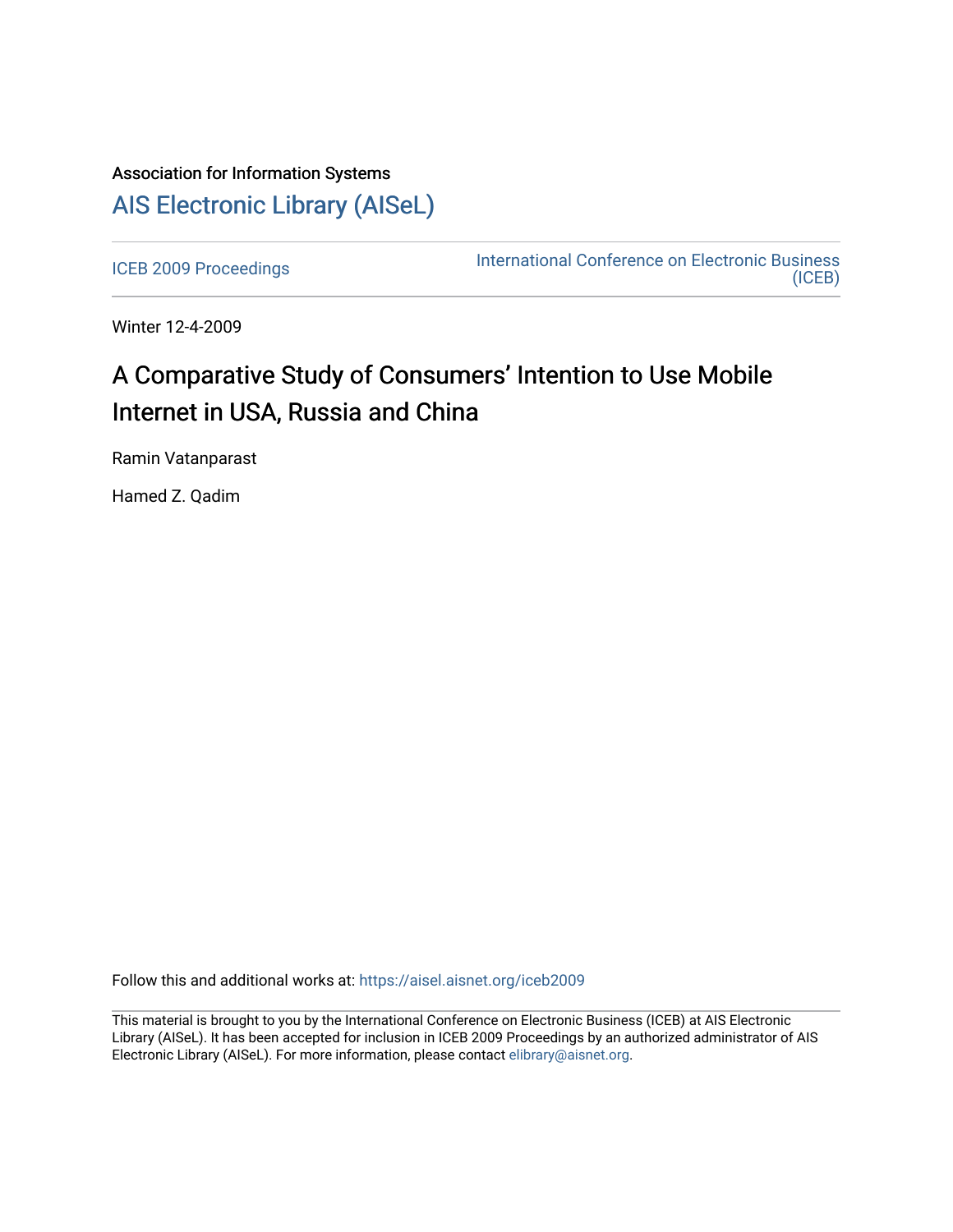# **A COMPARATIVE STUDY OF CONSUMERS' INTENTION TO USE MOBILE INTERNET IN USA, RUSSIA AND CHINA**

<sup>1</sup> Ramin Vatanparast,  $^{2}$  Hamed Z. Oadim <sup>1</sup> Nokia Inc., Mountain View, California, USA  $2^2$ Asia Pacific International College, Iran

# **Abstract**

As the mobile Internet has been used explosively worldwide, the effects of cultural factors on mobile Internet usage have been an interesting issue. Cross-cultural studies on the mobile phone internet may improve our understanding of individuals' attitude toward mobile phone internet in different countries and provide advantages for marketing of mobile internet services in different cultural contexts. This paper uses an extension model of Technology Acceptance Model (TAM) to provide the theoretical foundation for this study. The data was collected through a survey study of over 3000 consumer in 3 countries of USA, Russia and China. The findings present several insights into the position of mobile phone internet usage in the different market. Such insights allow mobile service providers and mobile markers to create more customized strategies to launch new internet based services or mobile marketing campaigns. This paper ends with both theoretical and practical implications and limitations of the study results.

# **INTRODUCTION**

Advances in mobile technology have changed the business environment significantly. Devices and systems based on mobile technologies have become a common place in our everyday lives (Balasubramanian, Peterson & Järvenpää, 2002), increasing the accessibility, frequency and speed of communication. As a result, mobile technologies have the potential to create new markets, change the competitive landscape of business, create new opportunities, and change existing community and market structures (Stewart & Pavlou, 2002). New technological developments and fusion of two intense and global trends of the mobile/wireless and the Internet, allow permanent Internet access via mobile devices. However, it should be noted that from the system's perspective, most mobile phone internet systems, especially cellular phones, have a lower level of available resources in comparison to those provided by the stationary Internet. While mobile phone internet devices are very portable and handy, they have smaller screens, less convenient input/output facilities, and lower multimedia processing capabilities than do desktop computers. As a growing proportion of the hundreds of millions of mobile handsets sold

globally each year, is mobile Internet capable in one form of another, the importance of mobile Internet is inevitably going to rise worldwide. The spread of mobile Internet presents a solution to falling ARPUs and presents many opportunities to operators, equipment manufacturers, content and service providers, new entrants from the Internet world and other mobile industry sectors.

Moving the Internet to mobile devices presents plenty of potential for consumers and businesses in the mobile environment by brandnew and yet unimaginable application areas. In general, the mobile Internet can be defined as the convergence of mobile communications and the Internet, providing the Internet through wireless connections (International Telecommunication Union Internet Reports 2002). Whereas, Hong and Tam (2006) defined the mobile Internet as a collection of mobile data services accessed only through a mobile communication network. This study adopts the definition of the mobile Internet by Chae and Kim (2003), "wireless access to the digitized contents of the Internet via mobile devices." Therefore, for the purposes of the study, accessing the stationary Internet through the wireless LAN (Wi-Fi) of a laptop is not regarded as the mobile Internet. The mobile Internet shows that is more intended for personal and individuals' needs and expectations. (Hong and Tam 2006, Kim and Chan 2007, Kim et. al. 2004, Lee et. al. 2005). The mobile Internet may be a suitable domain to investigate the effects of cultural traits on the individual user's intention to use and behavior (Thong et. al. 2006). Understanding the effects of culture on the adoption of mobile Internet users, may help mobile Internet service providers to tackle low profit and consumer adoption issue (Kleijnen et al. 2004).

Mobile service is defined as "A radio communication service between mobile and land stations, or between mobile stations (ITU Radio Regulations, 2004). However, this definition does not fully capture the unique characteristics of next generation multimedia mobile services with wireless Internet connections. The increased number of mobile phone users has allowed for a<br>growing variety of value-added services. growing variety of value-added Nowadays, with numerous individual values added mobile applications, the mobile service providers are attempting to enter this growing value-added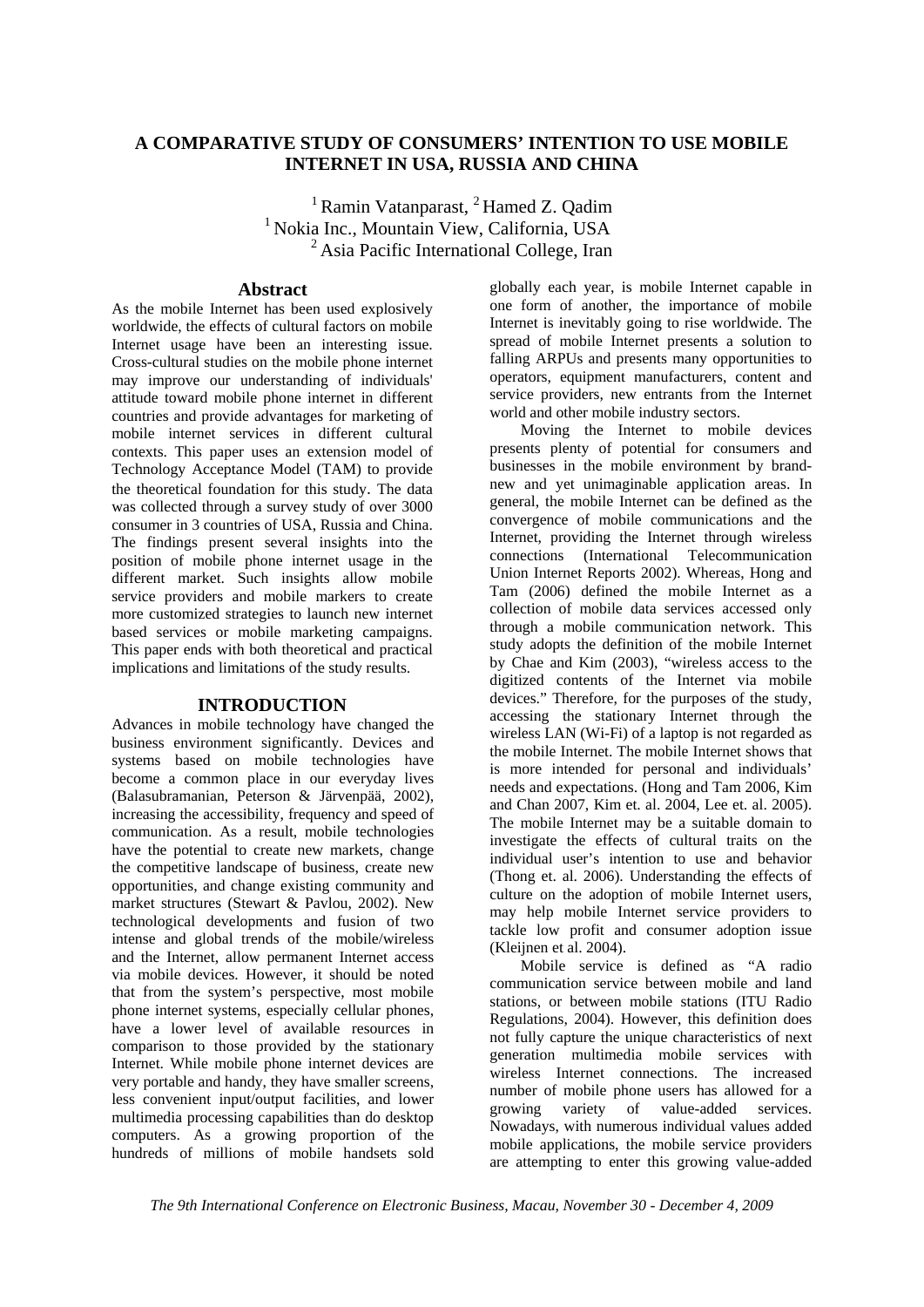service market. A more appropriate definition of mobile service, based on expectations of its end users, would be a service that is available through mobile radio access at anytime and anywhere possibly through heterogeneous mobile devices (Zhang and Zheng 2007).

Mobile Internet has received much attention, particularly as an infrastructure for the next wave of services. The use of the mobile Internet has been increasing rapidly (Francis 1997, Davidson et al. 2000). According to a new report released by ComScore (2009), the number of people, accessing Web on their mobile handsets doubled between January 2008 and January 2009. Interestingly, however, the adoption or usage patterns of the mobile Internet and popular mobile Internet services are significantly different by country (Pedersen 2001). In Asian countries, a mobile Internet-enabled phone has become recognized as a necessity in daily life, more than a communication device. Based on a ComScore study, (2008), conducted in Japan, the first country that launched mobile internet, it has been estimated that 53.6 million people in Japan are using a mobile device to access the Internet, a figure nearly equaling the 53.7 million who accessed the Internet from either a home or a work computer in June 2007. Popularity of mobile services varies in different countries, for example, download service is the most popular one in China, whereas email is the most popular one in Japan (Lee et al. 2002). However, in North America, the mobile Internet is not as popular as in Asian countries (Scully 2001). Based on the latest report of Nielsen Mobile, "The Worldwide State of the Mobile Web" as of May 2008, 15.6 percent of mobile subscribers in the US, makes regular use of the mobile Internet on their devices, totaling some 40 million subscribers. This is just a subset of the 95 million US mobile subscribers who pay for access to the mobile Internet (through data plans or some other setup) but do not use it quite so regularly. The UK is not far behind, with 12.9 percent actively using the 'Net' on their mobile devices. Such data, illustrates a different adoption pattern of mobile Internet in different markets. Such an outcome not only broadens the spectrum of technological applications and services but also presents plenty of potential opportunities for customized mobile Internet businesses. The current Internet applications and services will possibly be provided through novel application areas or mobile Internet browsers in the mobile environment. For operators and mobile equipment manufacturers, the spread of mobile phone internet presents new opportunities in the area of content and service delivery in the Internet world.

This paper is composed as follows: In the next section, we review previous studies in the field of technology adoption and specifically those related to TAM and its application to mobile Internet usage. Based on the theoretical background, a research model is proposed along with research hypotheses. We then describe the research procedures employed to test the proposed hypotheses. In the next section, we do a detail data analysis on the data we gathered through our survey study. We conclude the paper by acknowledging number limitations of our study and discussing the implications of our findings for mobile Internet service providers, and suggestions for future researches.

# **THEORETICAL BACKGROUND**

Culture was defined by Hofstede (1980) as "the collective programming of the mind that distinguishes the members of one group or category of people from another". Therefore, the cultural characteristics of individuals include a constellation of psychological traits, attributes, and characteristics (Matsumoto et al. 1999). Most information systems' research on cultural issues treated culture at the country level. For example, Kralisch et al. (2005), argues that users' cultural backgrounds influence their Web site navigation patterns. However, sometimes within-country heterogeneity is greater than between-country heterogeneity and as the result using country as a surrogate for the individual is likely to be misleading. Ford et al. (2005) have proposed identifying users' individual-level cultural characteristics. Conceptualization of culture at the individual level reflects the multilayered cultural values accumulated in the self (Erez and Gati 2004). Technologies like the mobile Internet, designed for individual users who have different needs and expectations, and are based on voluntarily used, in accordance with the individual preferences of the users (Hong and Tam 2006). Models based on national or other group cultures may be essential for understanding behaviors within organizational contexts (Karahanna at al. 2005),however, as we are interested in how cultural characteristics influence an individual's voluntary Internet usage, a model based on individual cultural characteristics is more appropriate (McCoy et. al. 2005). There is little knowledge about how consumers react to mobile Internet and this gap becomes even wider when this issue is addressed on an international basis. Despite the importance of cultural and market specific factors, not much research has been conducted on comparing adoption of mobile Internet in different markets. Previous research on the mobile Internet mostly focused on technological developments, usability issues, and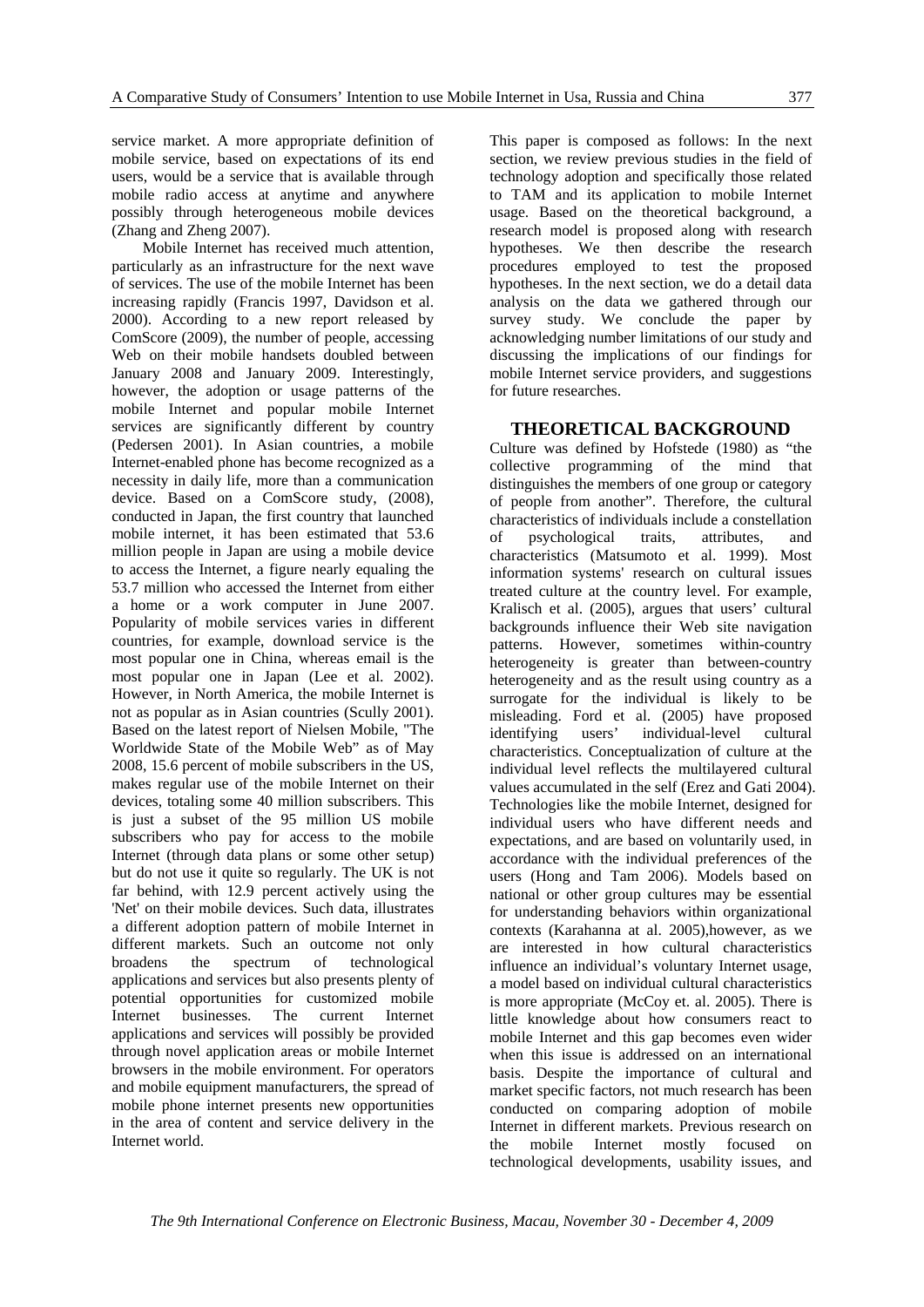mobile telecommunication policies (Kristoffersen and Ljungberg 1999, Gruber 2001, Gruber and Verboven 2001). Rarely has research been done to investigate the usage differences of mobile Internet from a cross-cultural perspective.

Many empirical studies have tested the TAM model and confirmed that these factors do correlate with the usage. Technology Acceptance Model (Davis et al. 1989) was initially designed to predict a user's acceptance of information technology and usage on the job. TAM has become a wellestablished, robust, powerful, and parsimonious model for predicting user acceptance (Venkatesh and Davis 2000) and become the most broadly applied model of user acceptance and usage (Ma and Liu 2004). TAM is grounded in the Theory of Reasoned Action (Fishbein and Ajzen 1975) and Theory of Planned Behavior (Ajzen 1991) and compares favorably with TRA and TPB (Venkates and Davis 2000). Chang et al. (2000) and Cheung and Chang (2001) studied factors affecting the acceptance of Internet in workplace settings. Their analyses revealed that perceived ease of use, and usefulness (increase the job performance) influence their acceptance and usage behaviors. Lederer et al. (2000) report the results that support TAM in general in which increases the probability of returning user to use mobile Internet. Morris and Turner (2001) explored the role of experience in changing relationships among TAM variables in the Internet usage context. Kim & Kwahk, (2007) have investigated the influences of different factors such as perceived usefulness and ease of use on the consumers' usage of mobile phone internet. Lee et al (2002) have also studied the value structure of mobile phone internet usage between Japan and Korea. Some other conducted research have surveyed the impact of performance expectancy, effort expectancy, social influences, and facilitating conditions on the attitude and intentions of the consumers towards using mobile technologies (Park et al. 2007).

External variables, both individual and organizational, are important considerations with respect to the process of adopting new information technologies. Both the indirect and the direct effects of these external variables on user behavior must be considered. Seyal and Rahman (2003) have confirmed that external variables such as; demographics, task characteristics, computer exposure, and institutional support, do contribute towards both perceived ease of use and perceived usefulness that further affects the attitude of the students in predicting the Internet usage in an educational institution. Seyal and Rahman (2007) tested and built argument based on TAM to study the usage internet by the business executives with three external variables of computer attitude,

computer self-efficacy, and personality. Their study has shown that computer attitude has a significant effect on perceived ease of use. Whereas, computer self-efficacy has a significant but negative effect on perceived usefulness and has a positive and significant effect on perceived ease of use. Seyal and Rahman (2007) have found that the 'perceived ease-of-use' and 'perceived usefulness' constructs fully mediate the influence of external variables on usage behaviors. Their study shows that external variables could have direct effects on usage behavior apart from their indirect effects. Seyal et al. (2007) confirmed in their study that prior experience with the Internet has a strong impact with the utilization of the Internet. Kim and Lee (2001) attempted to explain the mobile Internet acceptance in Korea using the TAM. In their use of TAM, they specifically considered user characteristics (age, education, use frequency, and experience of cellular phones, income, etc) and social pressure representing subjective norms. Their findings show that the acceptance and usage behavior are affected by some of the user characteristics such as age, education, and use frequency of cellular phones as well as social pressure. Due to limitations in their statistical analysis, Kim and Lee (2001) suggest that their results should be interpreted with caution. A study of the pattern of mobile Internet spread worldwide and within given countries from the viewpoint of innovation diffusion and adoption literature could provide valuable insights (Takacs and Freiden 1998).

# **RESEARCH MODEL AND YPOTHESES**

The rapid growth of the mobile Internet has significant implications but cannot be simply accepting the rules of the stationary Internet. The mobile Internet differs significantly in various aspects from the stationary Internet. We need to analyze the characteristics of the mobile Internet from three different perspectives: user, system, and culture (Chang and Cheung 2001). First, from the user's perspective, mobile Internet devices are usually more personal and individual than stationary Internet devices (Igbaria et al. 1997). As a result, the mobile device always carries its user identity, and it will be affected by individual characteristics. From the system's perspective, most mobile Internet systems, especially cellular phones, have a lower level of available resources in comparison to those provided by the stationary Internet. Nevertheless, previous experience and tenure of consumer's on mobile device and Internet access in stationary devices may play a role in attitude toward mobile Internet. From the cultural perspective, cultural differences among the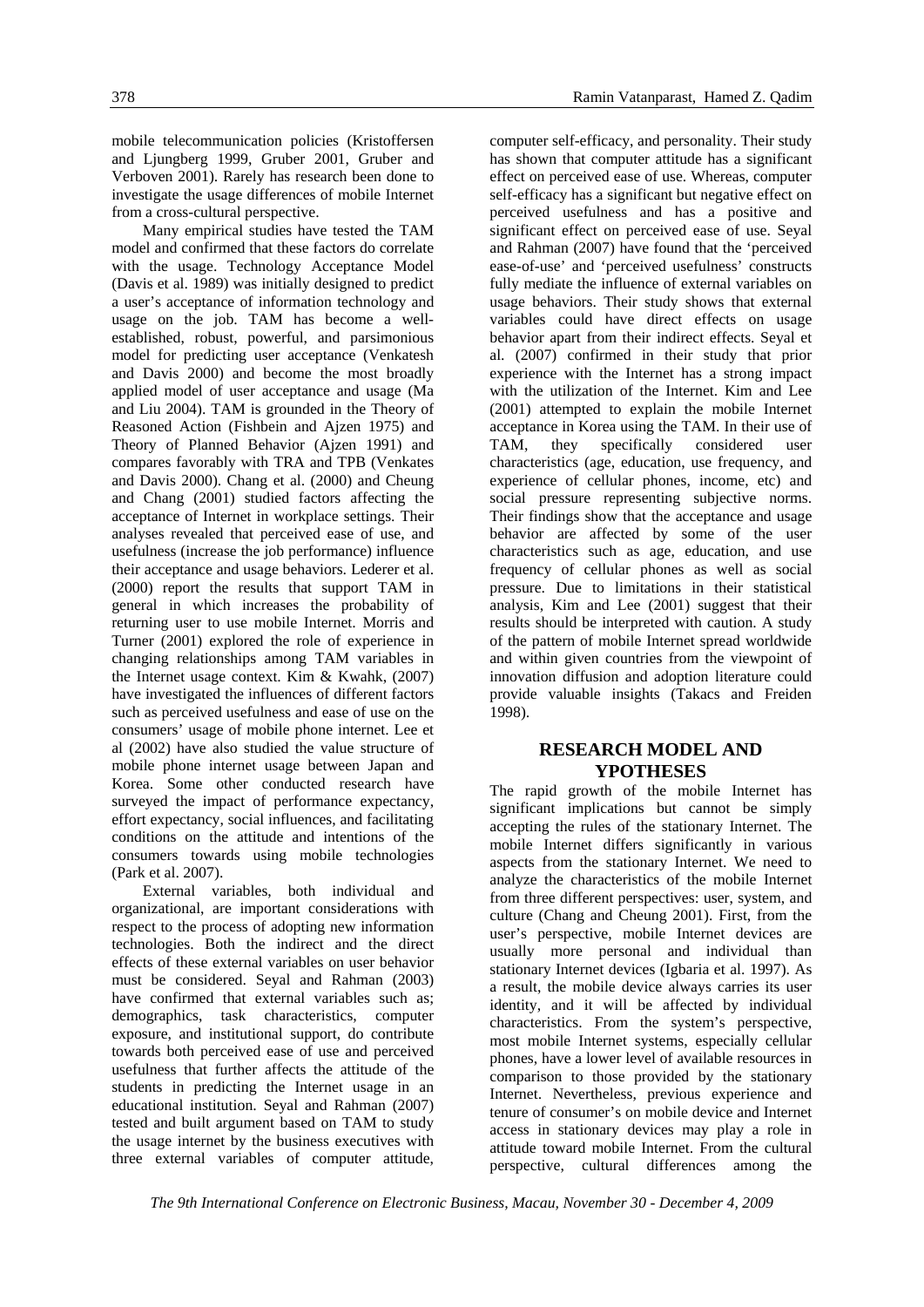countries may be one of the main causes for the different usage and adoption patterns of the mobile Internet due to different values and needs. As mobile communication can only be operated locally while stationary Internet can be accessed anywhere in the world, it could be concluded that mobile communication is fundamentally characterized for a local market, whereas the stationary Internet is for a global market. In comparison to the stationary Internet, the mobile Internet is more dependent on the characteristics of local culture. A cross-cultural investigation, therefore, is more in need for mobile Internet research. Cultural issues and in relation consumer's characteristics plays an important role on consumer's access to Internet. Two individuals may have different cultural characteristics even though they live in the same country (Ford et al. 2005, McCoy et al. 2005, and Straub et al. 2002). There is, then, a growing agreement that culture is important as an individual-level variable (Matsumoto et al. 1999). The main objective of the present study was to examine how the cultural characteristics of individual users affected their intention to use and actual usage of mobile Internet. The study investigates the different usage patterns of mobile Internet users in three countries in three continents. These three countries were selected to have two countries from emerging markets, China, and Russia and one western country, USA. The Technology Acceptance Model (TAM), which has been widely used in technology and service adoption studies, is modified and employed to provide the theoretical foundation for this study (Figure 1).

Figure 1



TAM assigns a considerable weight to two key determinants of perceived usefulness: "the degree

to which a person believes that using a particular system would enhance his or her job performance" and perceived ease-of-use "the degree to which a person believes that using a particular system would be free of effort" (Davis 1989). These two concepts are fundamental to understanding the core workings of TAM. Perceived usefulness and ease of use from user's attitude towards technology that leads into intention to use a technology. Four hypotheses, H1 to H4 in Figure 1 originated from the TAM to explain computer usage behavior. TAM proposes that perceived usefulness and perceived ease of use largely determine whether a technological innovation will be used. In addition, the improved technology acceptance model (Davis, 1993) proposes that perceived usefulness is influenced by perceived ease of use, but not vice versa. This relationship has been confirmed in a number of other studies (see for examples, Davis et al., 1989; Davis, 1993; Taylor and Todd, 1995; Chau, 1996). Therefore, we hypothesized that if consumers found mobile Internet easy to use, then they would also find it useful. The TAM further postulates that behavioral intention to use a particular technology is determined by attitude and perceived usefulness. Past studies invariably show that the latter factor has a large impact on intention, either directly or indirectly via attitude. The level of behavioral intention, in turn, determines the likelihood that actual usage will occur (Ajzen and Fishbein, 1975; Davis et al., 1989). These relationships were examined in the context of mobile Internet using the following hypotheses:

*Hypothesis 1: There will be a positive relationship between Intention to use and service usage.* 

*Hypothesis 2: There will be a positive relationship between Perceived Usefulness and Intention to use.* 

*Hypothesis 3: There will be a positive relationship between Perceived Ease of Use and Intention to use.* 

*Hypothesis 4: There will be a positive relationship between Perceived Ease of Use and Perceived Usefulness.* 

External factors such as gender, age, education, income, and prior experience have been proven to play a role in intention to use and usage of Internet (Seyal and Rahman 2007, Seyal et al. 2007). The selected external factors reflect individual differences. User's gender affects usefulness and ease of use expectancy, where it is expected that males to be more likely to rely on perceived usefulness when determining to accept a technology with his highly task oriented nature (Park et al. 2007). On the other hand, female's technology acceptance may be determined mainly by perceived ease of use rather than usefulness under cognitions related to gender roles. The effect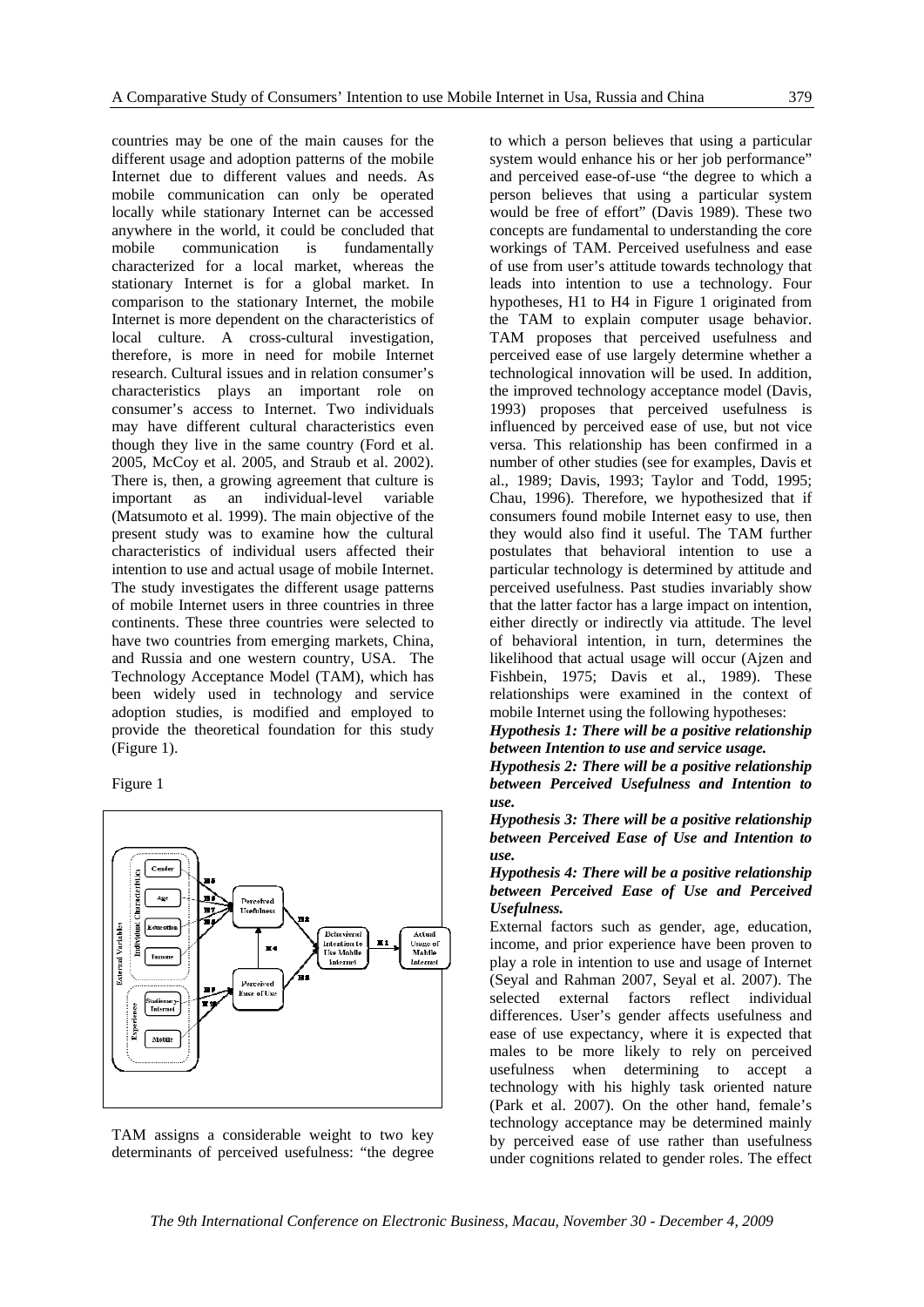of gender has been studied in the area of technology acceptance research in a variety of technologies like web-based shopping (Slyke et al. 2002), e-mail (Gefen and Straub 1997), Internet (Seyal and Rahman 2007, Seyal et al. 2007), Internet banking (Lichtenstein and Williamson 2006), mobile technologies (Park et al. 2007) and so on. Significant invariance between relationships in the technology acceptance process can be expected through gender differences (Lu et al. 2003). Gender differences and gaps in IT acceptance and usage are diminishing, as the technologies are more widely diffused (Zhou et al. 2007). Vigne et al. (2005) found that men and women did not show significantly different behaviors in mobile shopping in Spain with 86% of penetration rate. Possible moderating effects due to gender still exist in countries such as China where the infiltration rate of the mobile technologies is about 20%. Previous researches show that men have a more positive attitude toward accepting and using new technologies (Songan & Noor, 1999; Gefen & Straub, 1997; Igbaria et al. 1995; Pijpers et al. 2001) In regard to mobile phones, gender has shown to be relevant in forming overall attitudes, where men and women perceive mobile phones and their usage differently (Ozhan Dedeoglu, 2004). Ling (2001) reported that the role of the mobile phone differs between genders.

#### *Hypothesis 5: There will be different Perceived Usefulness values between men and women.*

Zmud (1979) documented that the demographic variables such as age influence the successful use of computer applications. Czara et al. (1989) found that younger people learn computer skills more easily than by older people. Older people have more difficulty generating syntactically complex commands (Egan and Gomez 1985) and make more errors in information search. In general, young people are heavy users of mobile services (Dickinger, et al., 2004a and 2004b), as for them mobile devices are as much as a fashion accessory as they are a communication device (Robins, 2003). Considering these facts, we conclude that younger consumers value accessing Internet via mobile devices to a higher extent than older consumers' value and show a more positive attitude toward them. Pijpers et al. (2001) illustrated in their study that age had a negative relation to technology acceptance.

#### *Hypothesis 6: There will be a negative relationship between Age and Perceived Usefulness.*

Enhanced abilities and more favorable attitude towards information systems have been associated with higher levels of educations (Hubona and Kennick 1996). Davis and Davis (1990) reported that end users that are more educated significantly

outperformed those with less educations in a training environment. Several studies have reported that higher levels of education are positively related to favorable computer attitudes and negatively related to computer anxiety (Howard 1988, Igbaria and Parasuraman 1989, Raub 1981). Lucas (1978) reported that individuals that are more educated, have more positive attitudes towards information systems than those who are less educated individuals. Harrison and Rainer (1992) maintained that education and training are effective techniques to overcome negative attitudes towards computers to enhance individual computer skill. Based on results from previous researchers, people with lower education levels are anticipated to be more sensitive to the efforts required to adopt new technologies in an early stage, as the technology presents a sort of barrier to them (Szajna 1996; Venkatesh and Morris 2000). Agarwal and Prasad (1999) identified that several individual differences including level of education have significant effects on TAM's beliefs. Ozhan (2004) reports that as educational level increases, the level of negative attitude toward mobile phone increases also. In china, mobile technology users are mainly predominated by the educated young generation (Tan and Ouyang 2004).

#### *Hypothesis7: There will be a positive relationship between Education and Perceived Usefulness.*

Financial barriers emerge as most important determinants of an individual's decision to use mobile services. The cost considerations shift attention from the value creating capabilities and reflect consumers' desires for reasonably priced services over anything else. Sarker and Wells (2003) consider economic conditions as an influencing factor on adoption and usage of mobile phones. Consumers in every country divide into high and low income based on where their household's income falls on their county's income distribution curve. The technology attitude and income variables are both split into two groups. Even though some income-based differences in access to and use of the mobile telephone had been seen, but Rich Ling in his book *The Mobile Connection* (Elsevier, 2004) concludes that the "digital divide" issues associated with the personal computer and the Internet do not appear to apply to the world of mobile telephony.

# *Hypothesis 8: There will be a positive relationship between Income and Perceived Usefulness.*

Numerous studies have related the impact of experience to computer usage behaviors. Levin and Gordon (1989) reported that those who owned computers were more motivated to become familiar with computers, and had more favorable attitudes towards computers, than those did not own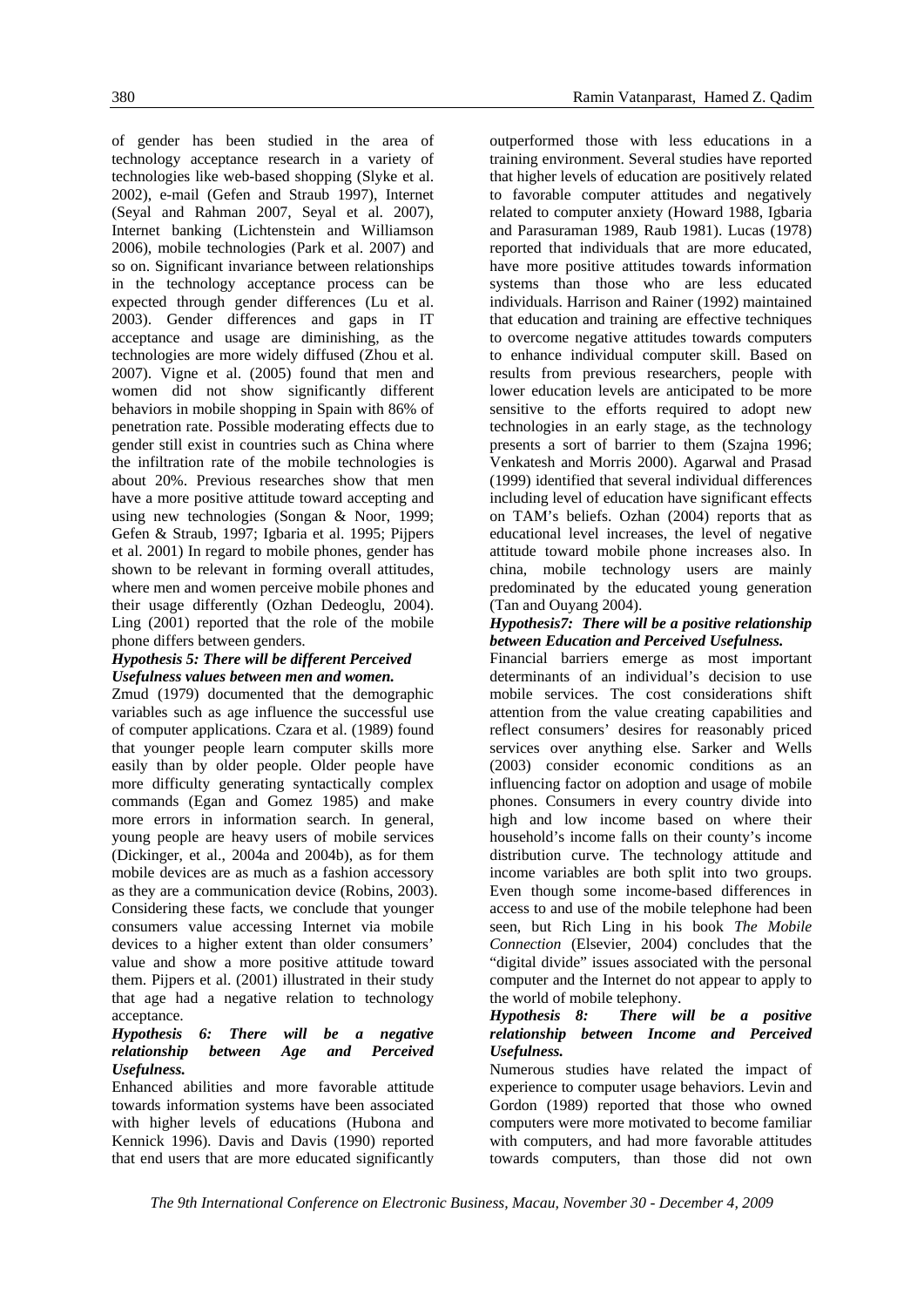computers. There have been many studies in past showing positive relation of personal computer ownership (Rahim et al. 2000), personal computer knowhow (Igbaria et al. 1995), Frequency of personal computer usage (Igbaria et al. 1995; Igbaria & Chakraborti 1990), and personal computer experience (Igbaria & Chakraborti, 1990; Igbaria, 1992; Aljabri & Al-Khaldi, 1997) to actual usage. Experience has been demonstrated to have a large effect on performance with a specific system (Egan and Gomez 1985, Singley and Anderson 1979). Within the Internet experienced and Internet inexperienced group, research supported that inexperienced people tend to simultaneously depend on subjective norm and social pressure as well as self-experience. However, experienced people are more likely to be explained only by selfexperience identity (Venkatesh and Morris, 2000). The effect of subjective norm and social pressure may decrease in time as experiences related to the system are accumulated. Venkatash and Davis (2000) supported a moderating effect of experiences on the perceived usefulness, as they found out that experience tends to increase the intention to use the technology. In the mobile domain, consumers who are more familiar with mobile technology can be considered the consumers who first use mobile services, like mobile Internet. Therefore, consumers who find mobile technology useful and easy to use and those who have experience with stationary Internet, have a more positive attitude towards mobile Internet. If the technology is useful and easy to use by the consumers, the acceptance of the technology is likely to be positive as well (Nathwani and Eason 2005). Therefore, the perceived usefulness and ease-of-use can influence the consumer's attitude towards a technology (Glassberg et al. 2006). TAM has been used in different fields of research such as skill training (Venkatesh, 1999) and consumer behavior in an online environment (Koufaris, 2002). *Hypothesis 9: There will be a positive relationship between stationary Internet experience and Perceived Ease of Use.* 

*Hypothesis 10: There will be a positive relationship between mobile phone experience and Perceived Ease of Use.* 

The purpose of using mobile Internet by the current and potential users around the globe appears to be mostly personal, contrary to work-related purposes. Therefore, their use of mobile Internet is assumed voluntary in this study. Based on the review of TAM literature, we propose the above research model (Figure 1) in an attempt to explain differences in usage of mobile Internet by the current users in three different countries. We use age, gender, education and income as part of user individual characteristics and stationary Internet experience and mobile phone experience as elements affecting prior experience that facilitates usage of mobile Internet. All of these antecedents are adopted from previous studies that are listed in table 1

*Table 1- Empirical studies testing TAM*

| <b>Studied Technology</b> | <b>Researcher</b>             |  |  |  |
|---------------------------|-------------------------------|--|--|--|
|                           | Davis 1989, Sproull 1991,     |  |  |  |
|                           | Rice and Aydin 1991,          |  |  |  |
| Email                     | Markus 1994, Gefen and        |  |  |  |
|                           | Straub 1997, Straub et al.    |  |  |  |
|                           | 1997, Gefen & Straub 1997     |  |  |  |
| PC and related office     | Davis et al. 1989, Thompson   |  |  |  |
|                           | et al. 1991, Mathieson 1991,  |  |  |  |
| software usage            | Igbaria et al. 1995           |  |  |  |
| Voice mail                | Adams et al. 1992, Straub et  |  |  |  |
|                           | al. 1995                      |  |  |  |
| Computerized and Group    | Lu & Gustafson 1994, Chin     |  |  |  |
|                           | and Gopal 1995, Szanja        |  |  |  |
| <b>Support System</b>     | 1996, Lou et al. 2000         |  |  |  |
|                           | Yang & Choi 2001, Slyke et    |  |  |  |
|                           | al. 2002, Lu et al. 2003,     |  |  |  |
| Internet use, Internet    | Seyal, and Rahman 2003,       |  |  |  |
| services                  | Lichtenstein and Williamson   |  |  |  |
|                           | 2006, Seyal and Rahman        |  |  |  |
|                           | 2007, Seyal, Rahman and       |  |  |  |
|                           | Tajuddina 2007                |  |  |  |
|                           | Hubona and Kennick 1996,      |  |  |  |
| IT usage                  | Veiga et al. 2001, Pijpers et |  |  |  |
|                           | al. 2001, Seyal et al. 2002   |  |  |  |

# **RESEARCH METHODOLOGY**

Large-scale on-line surveys were conducted in US, Russia and China, using a questionnaire with battery of 35 questions at around the same time in order to increase the external validity of the results. The back-translation method was used to maintain the linguistic integrity of the questionnaire across the three countries. Respondents were solicited via banner advertisements on the Web sites of several popular portals. Survey data were collected as follows. Before going to the main questionnaire was presented, it was asked if the participant owns a mobile phone and had used mobile Internet services at least once. If the respond was yes, then the participant was allowed to continue to answer the main questionnaire. In other hands, respondents were asked to provide their mobile phone numbers, which telecommunication companies could use to verify prior. The research has been exploratory, asking more than 3000 consumers in three countries in a period of 3 months in the last quarter of year 2007. The questions were broad enough to include different aspects of mobile technologies, especially mobile internet. All data were collected via online survey and respondents were drawn from demographically diverse groups of mobile phone users, who have agreed to participate in the online survey. The questionnaire was distributed among the responders via email. The study aims at delivering high-level metrics to clarify issues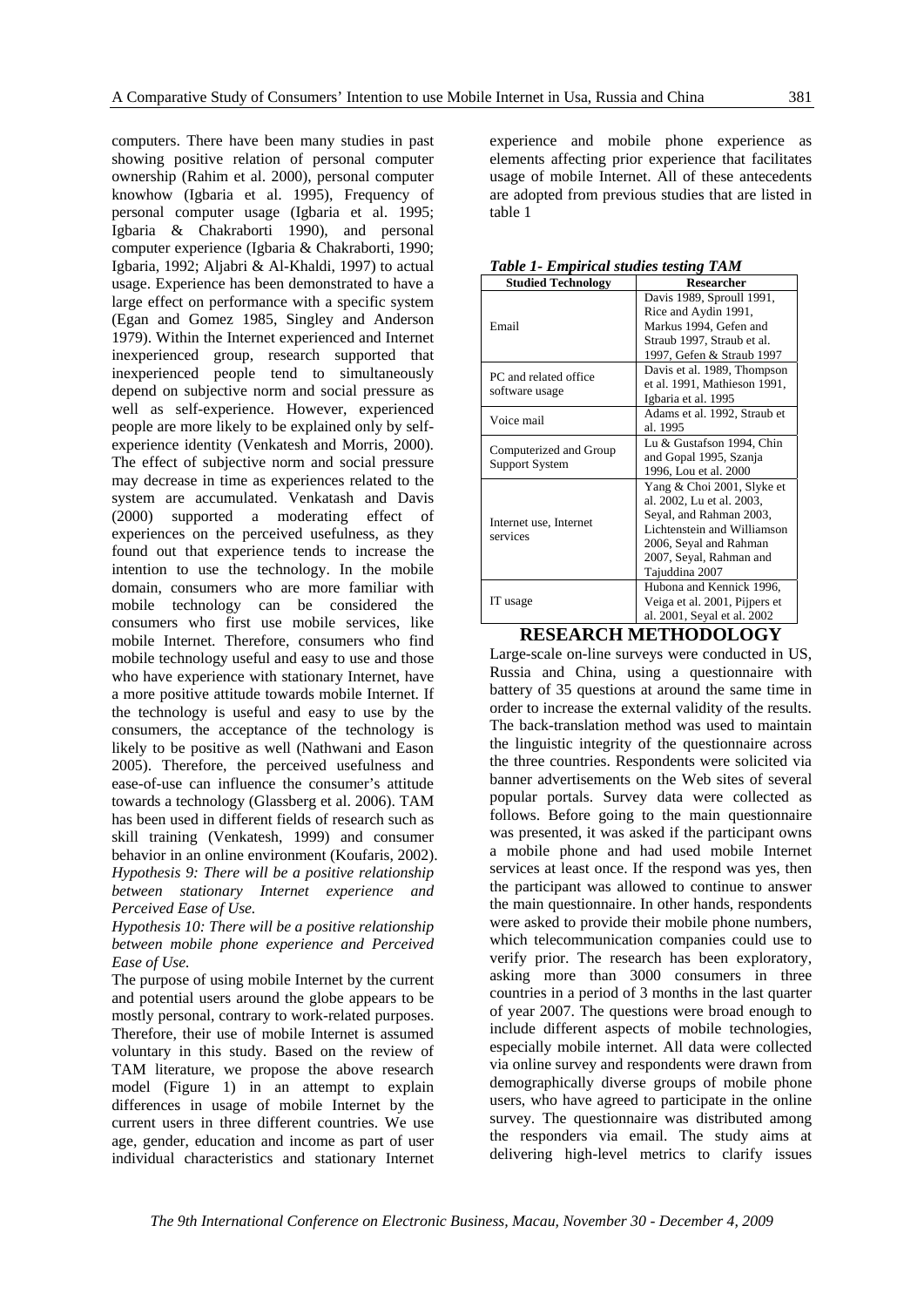regarding mobile Internet usage. Quota sampling was used to select a demographically representative sample in each country, based on nested age and gender groupings as determined by each country's most recently available census population proportions. The portion of each country's population covered in Table 2.

| Cou<br>ntry | N                             | M<br>user<br>s      | richetti on pun neepunno<br>Rang<br>e | Mi<br>n<br>Ag<br>e | Ma<br>X<br>Age | a <sub>n</sub> e <i>statistics</i><br>Mea<br>n | Std.<br>Dev. |
|-------------|-------------------------------|---------------------|---------------------------------------|--------------------|----------------|------------------------------------------------|--------------|
| <b>US</b>   | 1<br>4<br>3<br>$\overline{c}$ | 107<br>$\mathbf{0}$ | 94                                    | 13                 | 85             | 43.66<br>131                                   | 18.230       |
| Rus-<br>sia | 1<br>5<br>7<br>9              | 151<br>7            | 76                                    | 13                 | 85             | 35.04<br>75                                    | 13.298       |
| Chi-<br>na  | $\boldsymbol{2}$<br>5         | 110<br>$\mathbf{0}$ | 92                                    | 15                 | 85             | 36.65<br>244                                   | 14.555       |

*Table 2 - Research participants' age statistics* 

The countries selected for the survey are from different cultural contexts to investigate whether the impacts of these factors on the intentions of the consumers to use the mobile internet in different countries are the same or not. As it has been discussed in the introduction, United States of America is one of the frontiers in the usage of mobile internet. In addition, China and Russia had been considered due to big opportunities in their market of mobile technologies. For the present study, in the context of mobile internet, we define a task as an objective or a function that is performed using Internet service, such as email, download & upload files, instant messaging, online search and purchase orders, online services and online game and gambling. In order to measure the real sense of the consumers in each of the constructs in the model, we used the 5-point scale Likert. It should be noted that some of the scales were reversecoded where required. Based on the research model, the endogenous variables compromise of perceived usefulness and perceived ease of use and the exogenous variables include gender, age, education, income, stationary Internet experience, mobile experience. Table 3 summarizes the descriptive mean values for the constructs of the model for the consumers in these three countries.

*Table 3 - Descriptive summary of responds* 

| <b>Perceived Usefulness</b> | Perceived Ease of Use | Behavioral Intention<br>to Use | <b>Actual Usage</b> | Income Level | <b>Education Level</b> | <b>Stationary Internet</b><br>Usage | Mobile Usage |
|-----------------------------|-----------------------|--------------------------------|---------------------|--------------|------------------------|-------------------------------------|--------------|
|                             |                       |                                |                     |              |                        |                                     |              |

| U<br>S<br>$\mathbf{A}$         |     |     |          |     |     |     |                |                      |
|--------------------------------|-----|-----|----------|-----|-----|-----|----------------|----------------------|
| M<br>$\mathbf e$<br>an         | 3.3 | 1.9 | 2.1      | 1.5 | 2.6 | 4.3 | 2.8            | 3.<br>$\overline{2}$ |
| <b>ST</b><br>D<br>v            | 1.3 | 1.4 | 1.1<br>7 | 1.1 | 1.3 | 1.5 | $\overline{2}$ | 1.<br>$\overline{2}$ |
| $\bf R$<br><b>us</b><br>sia    |     |     |          |     |     |     |                |                      |
| M<br>$\mathbf e$<br>an         | 3   | 3.3 | 1.9      | 1.9 | 3.6 | 2.5 | 3.1            | 3.<br>3              |
| <b>ST</b><br>D<br>$\mathsf{V}$ | 1.5 | 1.3 | 1.1      | 1.3 | 1.5 | 0.7 | 1.2            | 0.<br>8              |
| $\overline{C}$<br>hi<br>na     |     |     |          |     |     |     |                |                      |
| M<br>e<br>an                   | 3.2 | 3.5 | 2.5      | 2.2 | 4.2 | 4.7 | 3.2            | 3.<br>$\mathbf{1}$   |
| <b>ST</b><br>D<br>V            | 1.3 | 1.5 | 1.2      | 1.4 | 1.3 | 0.6 | $\mathbf{1}$   | 1.<br>$\mathbf{1}$   |

**The minimum is 1 and the maximum is 5 for all of the constructs**

In order to validate the fitness of the model the AMOS software has been utilized for measuring the fitness. The posterior predictive p value that has been described by Lee & Song (2003) was measured for the model in each of the cultural contexts to assure that the model is fitting for the study in all the three countries. Based on Gelman et al. (2004) a posterior predictive p-value should be near 0.5 for a correct model, and the values toward the extremes of 0 or 1 indicate that a model is not plausible.

In analyzing the relationship between the factors and the actual usage and/or the intentions of the consumers, we computed the coefficient of correlation to find out how much and in what way the effects are. The coefficient of correlation is a statistical measure of how well a regression between two variables is fit. The coefficient of correlation lies in a range of minus one to one and the nearer the absolute of the coefficient is to unity, the higher is the correlation. The sign of the coefficient also determines whether the correlation is in the inverse direction or not. For example, if the coefficient of correlation between the two variables is negative, it means that as one of the variables increases the other one will decrease. In our analysis, the coefficients more than 0.2, were assumed to be considerable.

For analyzing the gender differences, a t-test was conducted and the p-value was calculated to see if there exists a significant difference between different genders on the intention to use the mobile

*The 9th International Conference on Electronic Business, Macau, November 30 - December 4, 2009*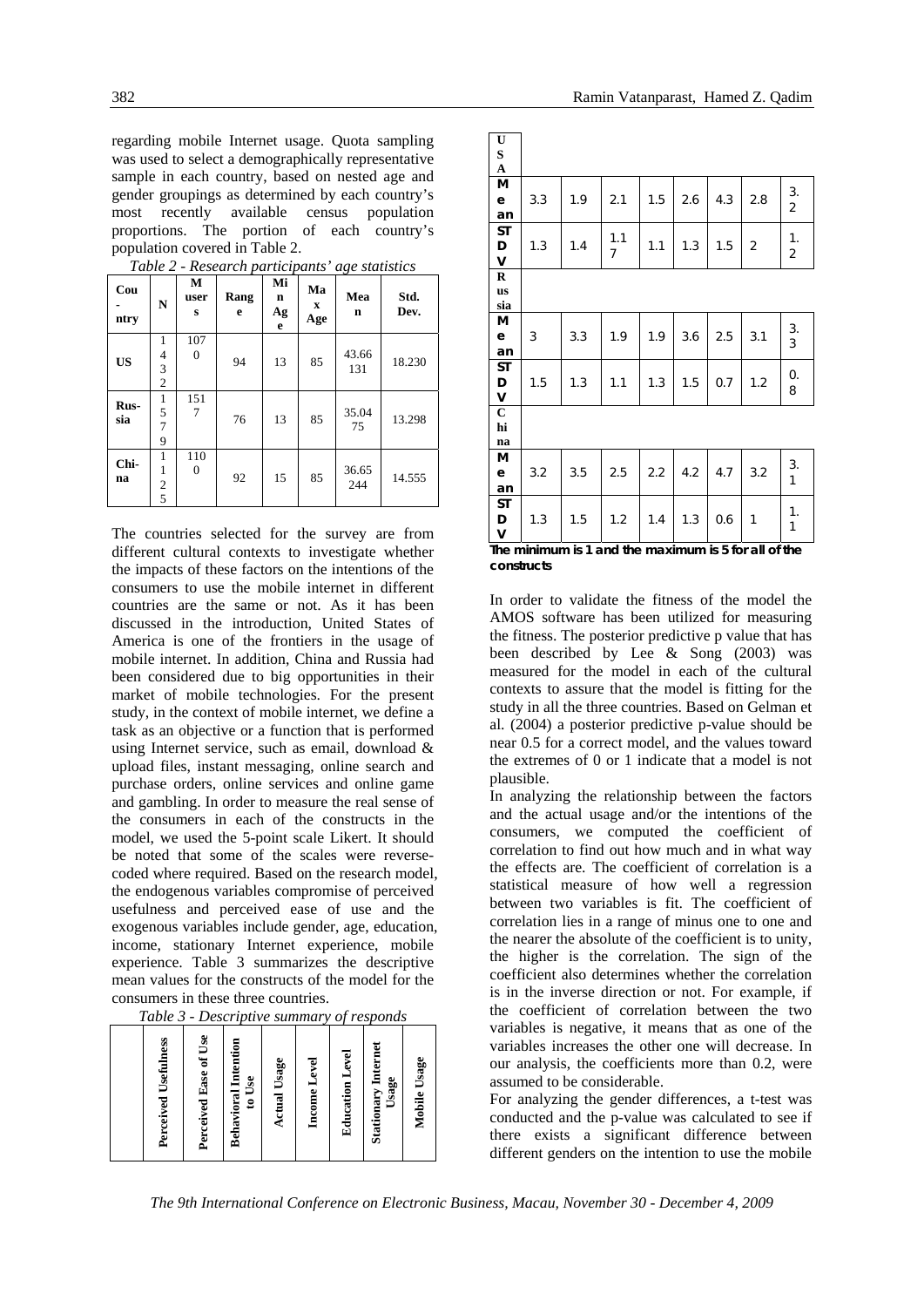internet or not. The *p*-level reported by a *t*-test represents the probability of error involved in accepting our research hypothesis about the existence of a difference. Technically speaking, this is the probability of error associated with rejecting the hypothesis of no difference between the two categories of observations. Null Hypothesis is typically statements of no difference or effect. A p-value close to zero signals that your null hypothesis is false and typically that a difference is very likely to exist. Large p-values closer to one imply that there is no detectable difference for the sample size used.

# **STUDY RESULTS**

The fitness measurement of the model was done using the AMOS software in which the posterior predictive p values were extracted for the data of each country. Table 4 shows that the posterior predictive values for each country are around 0.5, which implies that the model is plausible, based on Gelman et al (2004).

*Table 4 - Fit measures for the model in different countries* 

|                   | <b>USA</b> | <b>Russia</b> | China |
|-------------------|------------|---------------|-------|
| Posterior P value | 0.51       | 0.51          | 0.50  |

Questionnaire data was analyzed by using SPSS with which we computed the coefficients of correlations to investigate the hypothesis that we had defined for the research. In addition to that, we also applied the T-test to determine the gender influences. Actually, we calculated the correspondent p value, which shows whether there exists evidence against the null hypothesis, which is "no difference between men and women in their perceived usefulness of mobile internet technology". Table 5 summarizes the results of the analyses for all the target countries.

|                                        | USA       | RU        | CН        |
|----------------------------------------|-----------|-----------|-----------|
| <b>H1</b>                              | $0.469**$ | $0.417**$ | $0.507**$ |
| H <sub>2</sub>                         | 0.038     | $0.296**$ | $0.251**$ |
| H <sub>3</sub>                         | $0.413**$ | $0.296**$ | $0.405**$ |
| H4                                     | $0.164**$ | $0.418**$ | $0.111**$ |
| H5(p)<br>values<br>for the t-<br>test) | 0.0373    | 0.067693  | 0.046261  |
| <b>H6</b>                              | $0.081*$  | $-0.015$  | $-0.043$  |
| H7                                     | $-0.049$  | $-0.027$  | 0.026     |
| <b>H8</b>                              | $-0.009$  | $0.132**$ | $0.112**$ |
| H9                                     | 0128**    | $0.149**$ | $0.129**$ |
| <b>H10</b>                             | $0.085**$ | $0.140**$ | $0.117**$ |

*Table 5 - Summary results of the analyses* 

\*Correlation is significant at the 0.05 level (2-tailed). \*\* Correlation is significant at the 0.01 level (2-tailed The result of correlation analysis revealed that positive correlation between behavioral intention and actual usage is supported in all the countries. The correlations show that the behavioral intention is one of the anticipants of usage behavior of the customers in all the cultural contexts. The results of previous research (Venkatesh, Morris, Davis, 2003) have also proven that behavioral intention (attitude) has a direct effect on the actual behavior (usage). The role of intention as a predictor of behavior (e.g. usage) is critical and has been well established in IT services (Ajzen 1991; Sheppard et al. 1988; Taylor and Todd 1995b). Christer Carlsson et al (2006) have also found out that the behavioral intention does have a positive effect on the actual usage of mobile services. In addition, the studies of Nysveen et al (2005a) confirmed that attitude toward the use is a direct determinant of mobile services' usage.

Referring to the analysis results shown in table 5, clearly the positive correlation between perceived usefulness and behavioral intention is not supported in USA. The coefficients of the correlation show that the hypothesis is supported in Russia and China. In contradiction to our results which reveal how the impact of perceived usefulness on behavioral intention is different in different countries, some other studies had proven perceived usefulness as one of the dominant anticipants of usage behavioral intention regardless of the cultural context. The studies of Venkatesh et al (2003) showed that perceived usefulness has been considered the most powerful tool for explaining the intention to use the system. In addition, Bhattacherjee (2001) suggests more satisfaction is gained through on-line services that are found more useful than the services that are not perceived useful. This implies that perceived usefulness is likely to be a key factor in the postadoption behavior of mobile Internet users. Studies of Lee et al (2007) also proved that perceived usefulness is a significant determinant of users' satisfaction in Korea, Hong Kong, and Taiwan, although they have also proven that the results are different through different cultural lenses. On the other hand, in some other studies the relationship between the perceived usefulness and behavioral intention has not been supported (Jackson et al 1997; Lucas and Spitler 1999; Bhatti 2007). In addition, the studies of Kim and Kwahk (2007) showed that usefulness and emotion are indirect anticipants of both usage and intention through perceived value, and overall they do not directly influence usage and intention. Studies of Kim, H. Chan, and Y. Chan (2007) also support these findings suggesting that for the services to be useful, service providers should focus on satisfying the users' needs and desires in ways that are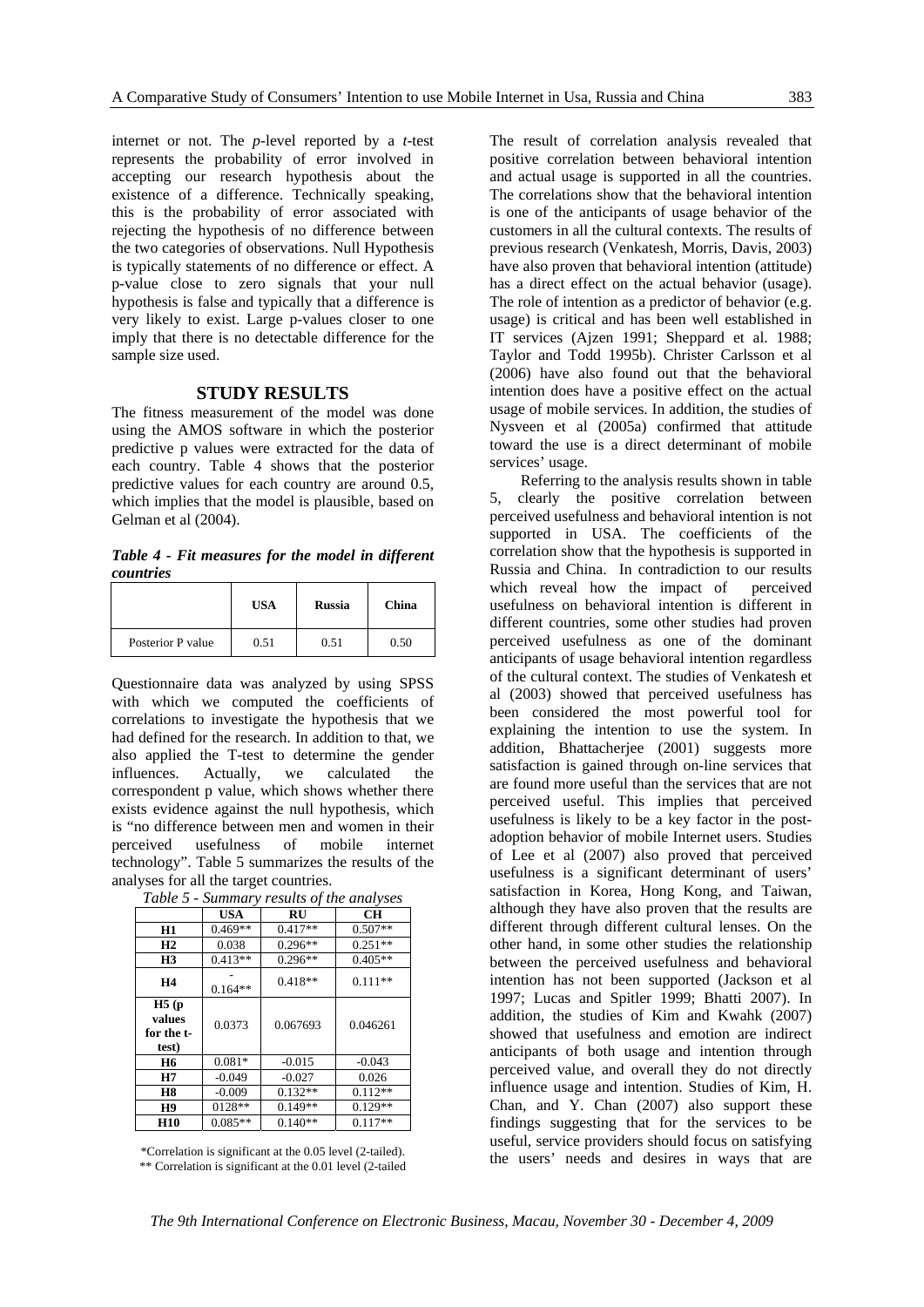impossible in other typical similar services. Our findings explain why these surveys differ from each other as we have found both results in different cultural contexts. In other words, the reason why the results of the survey are different lies in the fact that the effect of perceived usefulness is dependent to the society in which the survey is conducted. For example, the results of studies of Lee et al (2007) in Korea, which has probably more similarity with China, are near to our findings in China. An explanation to why in some countries the effect of perceived usefulness on intention to use is more dominant might be related to the extent of joblessness and social welfare in each country. Thus in countries with less joblessness and greater social welfare, the usefulness of the technology for consumers' jobs may be less important than the countries with more competition for acquiring a job. The gross domestic product (GDP) of each country is very often positively correlated with standard of living (Sheffrin 1996) and based on a study conducted by International Monetary Fund (2009) we can see that US has higher GDP comparing to Russia and China. In another study by Global Career News (2006), the same ranking is determined for unemployment rates of the countries. These are consistent with our findings, as our study has revealed that in US the relationship between perceived usefulness, behavioral intention cannot be proven while in China, and Russia the hypothesis is supported. The positive correlation between perceived ease of use and behavioral intention is supported in all the countries. Therefore, it can be concluded that perceived ease of use is one of the anticipants of the behavioral intention in these cultural contexts. Previous studies (Straub et. al 1999; Bhattacherjee 2001; Wu & Wang; 2005; Bhatti 2007; Wu, Tao & Yang 2007) have also revealed that perceived usefulness is a significant determinant of users' behavioral intention. Lee et al. also studied perceived usefulness as a post adoption perception of users and proved that it is a strong determinant of satisfaction of users in three different Asian countries. In addition, the correlation between perceived ease of use and perceived usefulness is only supported in Russia. Even the result in US is in the contrary direction of what has been expected by the hypothesis H4. Making the service easier to use is even more important in Russia in order to increase the adoption rate in customers, perceived usefulness will,increase the behavioral intention. The studies of Taylor and Todd (1995) also suggest that easiness of using technologies have influence on users' future attitude and intention towards using the technology. Nysveen et al (2005) also found out that perceived ease of use influence

perceived usefulness of the consumers. Although perceived ease of use has been proven to have strong effect on intention to use, some studies have revealed that perceived ease of use is important in the early stages of the adoption (Venkatesh 2000). In other words, through the passage of time, the effect of perceived usefulness will be lessened and in the early stages of a technology adoption usefulness will be more important. A survey conducted by ComScore in 2008 showed that the internet audience has grown 27 percent, which is the highest growth in the world. This conveys that Russia is in its early stages of technology adoption and that might be a good reason why perceived ease of use has an impact on perceived usefulness in Russia. While perceived ease of use is an important factor in different countries, only in Russia it also has a positive correlation with perceived usefulness that indeed increases the importance of ease of use in Russia.

The results of t-test revealed that there is a difference between men and women in their perceived usefulness. Research on gender differences indicates that men tend to be highly task-oriented (Minton and Schneider 1980). Therefore, performance expectancies, which focus on task accomplishment, are likely to be especially salient to men. Gender schema theory suggests that such differences stem from gender roles reinforced from birth rather than biological gender per se (Bem and Allen 1974). This suggests that in different cultural contexts with different gender roles the effect of the gender on the adoption of the technology is different. The surveys conducted to investigate the effect of gender on adoption of an IT services has revealed different results. For example, studies of Westlund and Bohlin (2008) revealed that there is a gendered dimension in the use of internet services as men use the internet more frequently especially the search engines, news sites and sports. The studies of Ozhan Dedeoglu (2004) have also revealed that men and women perceive mobile phones' usage differently. On the other hand, Slyke et al (2002) showed that gender does not have a significant impact on the adoption of web based services. Bigne et al (2007) also proved that gender does not have a significant impact on intention towards M-Commerce. Bigne et al explained that the differences between genders tend to disappear due to changes in social habits and in the greater level of introduction and development of the new technologies. Their study has confirmed the results of other researches' findings (Modahl 2000, Siegel 2003) which had concluded that women are becoming more engaged in virtual environments and that mobile use is becoming more and more widespread and thus the effect of gender is decreasing. Therefore, just like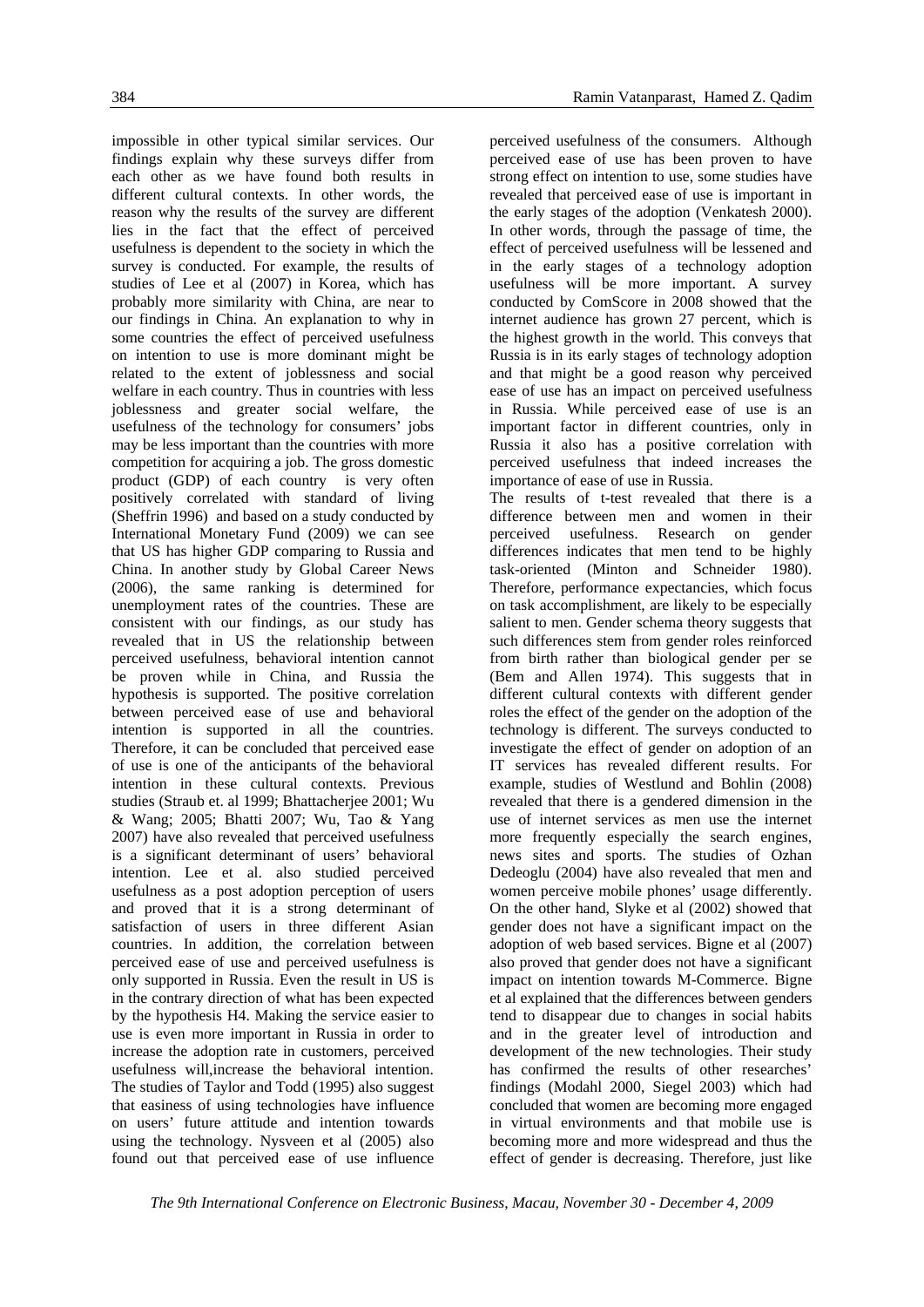ease of use the effect of gender is likely to be more important in the early stages of the product. Skyle et al (2002) have referred to *New York Times* (July 1999) that the internet gender gap is disappearing. However, they have stated that empirical studies has shown that men and women have an equal intention to use the internet only for business purposes and other usages such as shopping and entertainment are still different between men and women. Thus it seems that the effect of gender is different in different cultural contexts, and it does not remain constant in them. A research conducted by *TNS* (2009) has revealed that surprisingly a lot of activities that used to be done traditionally are now being done by women through online services. This means that not only changes in gender roles but also the diversity of the services that IT technologies (e.g. mobile internet) provide for different gender roles decrease the effect of gender on the perceived usefulness of the technology. Thus this is an important finding for the service providers that through studying the gender roles and customizing their services to become useful for them, they can decrease the effect of gender, and therefore, they can have a greater segment of the market. As our study reveals at the time being the service providers should understand that men and women have a different idea about usefulness of the mobile internet in all the countries.

There is weak evidence supporting the effect of age on perceived usefulness of the customers in almost different cultural contexts. In some previous studies, it has been observed that young generations are more interested in mobile technologies and services (Dickinger, et al., 2004a and 2004b). Actually, it has been observed that mobile devices, more than being as means of communication, are used as fashion accessories (Robins, 2003) that may be a good reason why mobile technologies are more favorable to younger generations. Some other studies of mobile service adoption support our findings. For example, Bracket and Carr's (2001) findings in investigating web ads revealed that age did not influence the attitude of the consumers. In addition, the studies of Haghirian et al (2005 & 2006) imply that the age of the consumers did not have a significant influence on the perceptions of the users towards mobile marketing.

There is no evidence that supports the positive relationship between the education levels and perceived usefulness of the service in the customers. In addition, there is no evidence of existence of relationship between the income levels and perceived usefulness in US. However, the results reveal weak evidence of such a relationship in Russia and China. Similar to our findings, Haghirian et al (2005 & 2006) also could not find

strong and supporting evidence for negative effect of education on consumers' attitude towards mobile services. In contradiction, the studies of Park et al (2007) showed that education has a significant moderating effect on the main antecedents of attitude of the Chinese consumers towards using mobile technologies. Moreover, some other studies indicate that early-adopters of internet related services for mobile devices are people with a high income and educational level (Matsuda 2005, Versakalo 2006, Ohlsson 2007, OPA 2006, and Kivi 2007). Pederson et al (2003) also found out that there exist differences in perceived expressiveness, enjoyment, attitudes, interpersonal influence and use of different educational levels. Users that were more educated found the services less expressive and enjoying, and had a less positive attitude towards the use. They also used less and felt a less interpersonal influence in using. Park et al (2003) also found that there were income differences in external influence, self-efficacy and intention to use. High-income users felt a less external influence and more selfefficacy but also reported higher intentions to use the service. Regarding the issue of education it should be noted that through the passage of time internet activities categories are broadened and the cover a vaster range of activities. The pew internet and American life project tracking surveys (2008) has resulted in a list of 72 activities, which are popular tasks people do using internet. This decreases the effect of education on perceived usefulness as people with less educations also find internet useful in their daily activities. On the other hand, the mobile internet costs have been lessened and therefore, people with lower incomes can afford to use the technology. However, the World Bank categorization of the countries based on the income level shows that China and Russia are among lower and upper middle-income countries while United States is a high-income country. These statistics are in consistency with our results as we have revealed the weak impact of income in Russia and China as well. Eventually, the experience of working with stationary internet on PC and experience of working with mobile phone could not be proven to have a strong impact on ease of use in different cultural contexts. A study of Park et al (2007) also supports our findings as they found that the moderating effect of past internet experience is insignificant. Therefore, it is concluded that the mobile internet service providers do not need to focus on more educated and high-income customers, and they can present the service to a wider range of customers. The same conclusion is true for the previous background of working with stationary internet and mobile phones, which highlighted that the service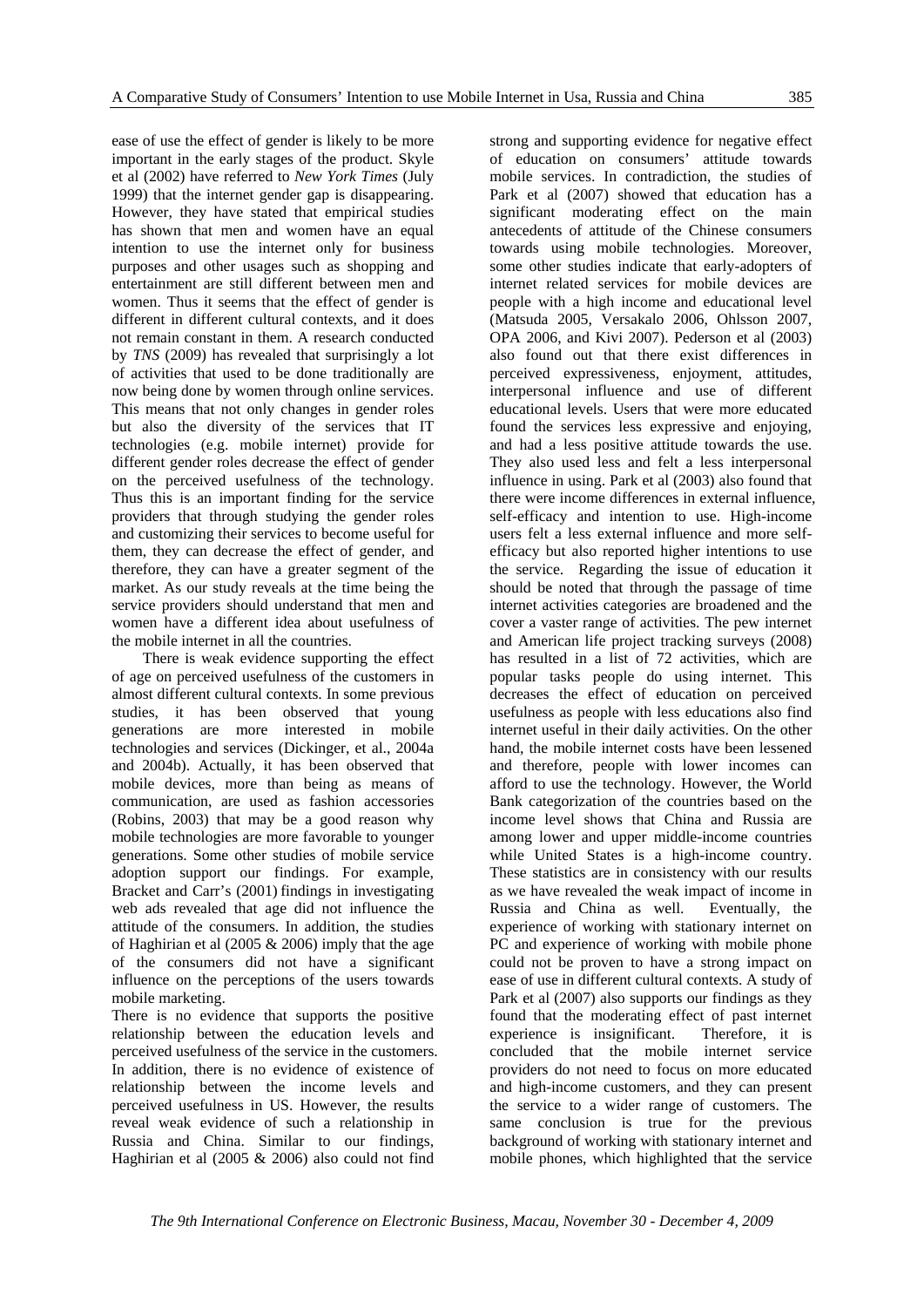providers can include consumers with little or no previous background of working with stationary

#### **CONCLUSIONS AND DISCUSSIONS**

Throughout this study, we fulfilled the objectives of the survey. We tried to provide an answer to whether the service providers are to customize the service based on the effect of endogenous variables, or they should focus on specific segments of the market (effect of exogenous variables). In other words, we tried to see if the relationships between the constructs of the TAM model are different for the consumers in different cultural contexts or not.

We utilized the AMOS software for testing the validation of the model and the results of model validation analysis showed that the model is plausible for the analysis in all the target countries. As a whole the results of this survey revealed that exogenous variables (except for gender) have little or no impact in almost all the cultural contexts and thus the service providers do not need to focus on a specific segment of market in different cultural contexts. On the other hand, the endogenous variables have different impacts in different countries emphasizing on the fact that the service has to be customized for each cultural context to have the highest adoption in each country.

In some aspects, our findings are supported by other previous studies. However, we have revealed new findings. We have not only worked out the correlations between the constructs of the model, but also we have compared the results between three countries with different cultural contexts. We tried to investigate how these factors affect intentions towards mobile internet usage and how these impacts differ in different countries. Although we have revealed the existence of such difference, the underlying reasons of these differences between different cultural contexts are not known. This understanding may help the providers even more in developing their future services and products before entering each specific market.

# **RESEARCH LIMITATIONS/IMPLICATIONS**

The study has its own limitations. Therefore; we suggest that our results should be interpreted with caution. The mobile services are now presented globally in different cultural contexts and understanding whether cultural differences affect adoption behavior of consumers is of high value. The study has practical significance for the mobile internet service providers as it provides them an understanding of how to customize their service and tells them whether they have to focus on specific segments of markets or not. This decreases the chance of encountering low adoption of service

internet and mobile phones in their target market.

in each specific market. The authors suggest that studying latent reasons for different responses in different cultures towards mobile internet is of high importance. Other external variables may also be explored and investigated to determine whether they have different impacts in different cultural contexts.

#### **REFERENCES**

- [1].Adams, D. A., Nelson, R. R., & Todd, P. A. "Perceived usefulness, ease of use, and usage of information technology: A replication", *MIS Quarterly*, 16, 2, 1992, 227-247.
- [2] Agarwal, R. & Prasad, J.,"Are Individual Differences Germane to the Acceptance of New Information Technologies?", *Decision Sciences*, Vol. 30, No. 2, 1999, 361–391.
- [3] Ajzen, I., "The theory of planned behaviour", *Organizational Behaviour and Human Decision Processes, 50,* 1991, 179- 211.
- [4] .Ajzen, I. and Fishbein, M., "Attitude, Intention and Behavior: An Introduction to Theory and Research", *Addison-Wesley*, 1975.
- [5] Alcatel Telecommunications Review 4th Quarter 2003/1st Quarter 2004
- [6] .Al-Khaldi, M. and Al-Jabri, I. "The Relationship of Attitudes to Computer Utilization: A New Evidence from a Developing Nation," *Computers in Human Behaviour*. Vol. 14, No. 1, 1997, 23-42.
- [7] Balasubramanian, S., Peterson, R. A., & Järvenpää, S. L,"Exploring the Implications of m-Commerce for Markets and Marketing" *Journal of the Academy of Marketing Science*, 30(4), 2002, 348 - 361.
- [8] .Bem, D. J., and Allen, A. "On Predicting Some of the People Some of the Time: The Search for Cross-Situational Consistencies in Behavior," *Psychological Review,* 81:6, 1974, 506- 520.
- [9] .Bhattacherjee, A. "Understanding information systems continuance: An expectation-confirmation model", *MIS Quarterly*, 25, 3, 2001, 351–370
- [10] .Bhatti, T., "Exploring Factors Influencing the Adoption of Mobile Commerce", *JIBC, Vol. 12, No. 3, 2007* – 13
- [11] .Bigne, E., Ruiz, C., Sanz, S., "Key Drivers of Mobile Commerce Adoption. An Exploratory Study of Spanish Mobile Users", *Journal of Theoretical and Applied Electronic Commerce Research*, Vol. 2, 2007, 48 - 60
- [12] Brackett, L. K. and B. Carr, N., "Cyberspace Advertising vs. Other Media: Consumer vs. Mature Student Attitudes",

*The 9th International Conference on Electronic Business, Macau, November 30 - December 4, 2009*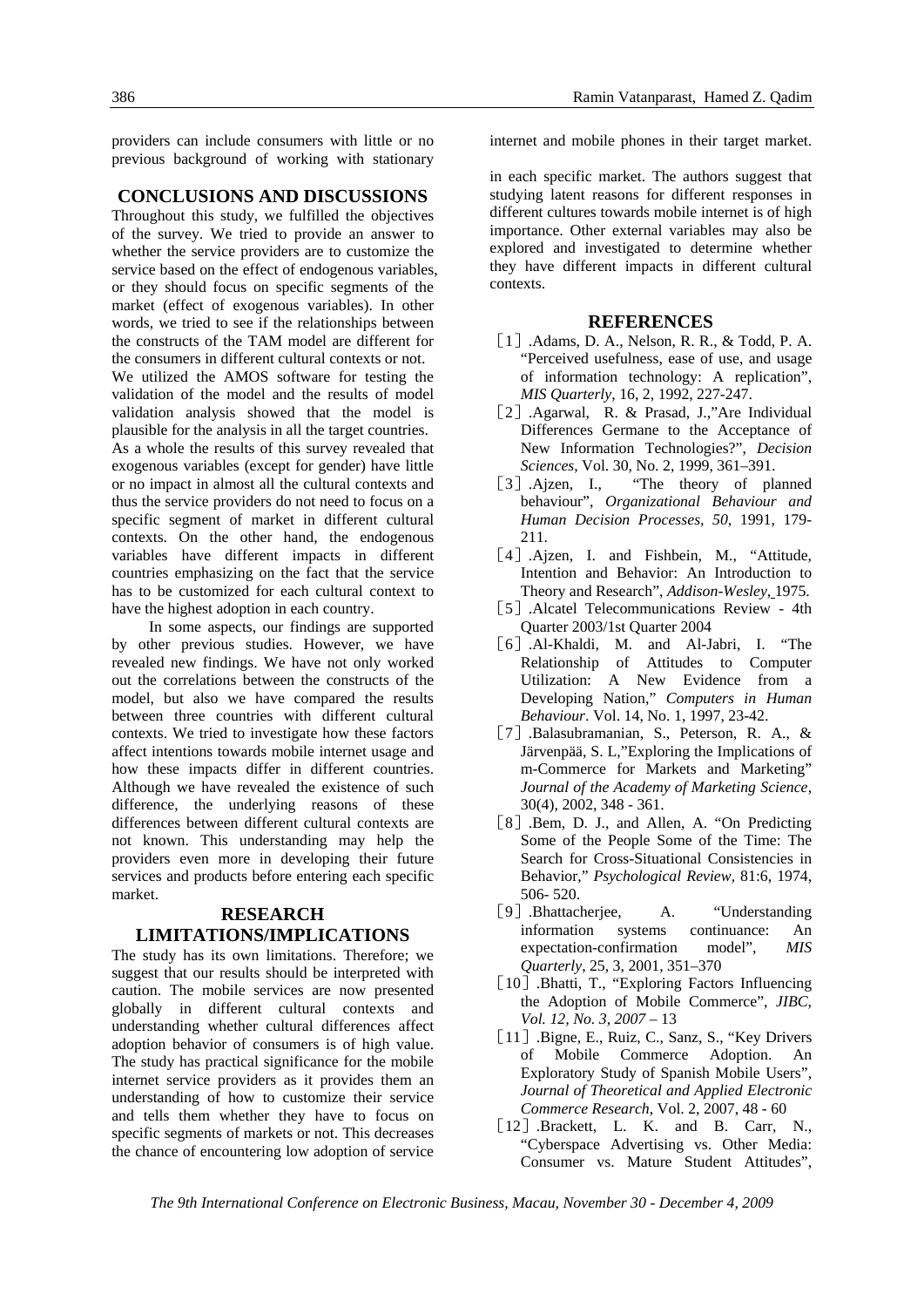*Journal of Advertising Research*, 41(5), 2001, 23 - 32.

- [13].Carlsson, C., Hyvonen, K., Puhakainen, J., Walden, P., "Adoption of Mobile Devices/Services- Searching for Answers with UTAUT", Proceedings of the 39th Hawaii International Conference on System Sciences, 2006
- [14] Chae, M. and Kim, J., "What's so different about the Mobile phone internet? Communications of the ACM, 46(12), 2003, 240-247.
- [15] Chang, M.K. and Cheung W. "Determinants of the Intention to Use Internet/WWW at work: a Confirmatory study", *Information & Management*, 39, 2001, 1-14.
- [16] .Chau, P.Y.K., "An empirical assessment of a modified technology acceptance model," *Journal of Management*, 1996
- [17] .Cheung, W., Chang, M.K., and Lai, V.S., "Prediction of Internet and World Wide Web Usage at work: a Test of an Extended Triandis Model", *Decision Support Systems*, 30, 2000, 83-100.
- [18] Chin, W. and Gopal A., "Adoption intention in GSS: Relative importance of beliefs", *Database*, 26:2&3, 1995, 42-64.
- [19] Constantiou, I., D., "Exploring mobile" user's choice of advanced mobile data: a research framework based on referencing and reasoning processes", *Proceedings of the 3rd International CICT conference: Mobile and wireless content, services and networks, shortterm and long-term development trends*, Technical University of Denmark, 2006
- [20] .Czara, S.J., Hammond, K., Blascovich, J.J. and Swede, H., "Age related differences in learning to use a text-editing system", *Behavior and information Technology*, 8(4), 1989, 309-319.
- [21] .Davidson, J., A. Walsh, and D. Brown, "Mobile Commerce Market Strategies", *Research Report*, 2000.
- [22] Davis, F.D., "Perceived Usefulness, Perceived Ease of Use and User Acceptance of Information Technology" *MISQ*, vol. 13, 1989, 319-340.
- [23] Davis, F. D., Bagozzi, R. P., and Warshaw, P. R., "User Acceptance of Computer Technology: A Comparison of Two Theoretical Models," *Management Science,* (35:8), 1989, 982-1002
- [24] .Davis, L.D. and Davis, F.D., "The effect of training techniques and personal characteristics on training end users of information systems", Journal *of Management Information Systems*, 7:2, 1990, 93-110
- [25] .Dholakia, N., Dholakia R., and N. Kshetri, "The Internet Encyclopedia", New York: Wiley, 2003.
- [26] .Dickinger, A., Haghirian, P., Murphy, J., and Scharl, A., "An investigation and conceptual model of SMS marketing", Proceedings of 37th Annual Hawaii International Conference on System Sciences, 2004, 31- 40
- [27] .Dickinger, A., Haghirian, P., and Kohlbacher, F., "Adopting innovative technology – a qualitative study among Japanese mobile consumers", Proceedings of the 5th International Working with e-Business Conference (WeB-2004), November 2004, Perth, Australia
- [28] .Egan, D.E., Gomez, L.M., "Assaying, isolating and accommodating individual differences in learning a complex skill", *Individual Differences in Cognition*, Vol. 2, 1985
- [29] .Erez, M., and Gati, E., "A dynamic, multilevel model of culture: From the micro level of the individual to the macro level of a global culture", *Applied Psychology: An International Review*, 53, 4, 2004, 583-598.
- [30] Ford, G.; Kotze, P. and Marcus, A. "Cultural dimensions: Who is stereotyping whom?", Proceedings of the 11th International Conference on Human-Computer Interaction. Las Vegas: CRC Press, 2005.
- [31] Francis, L., "Mobile Computing", Proceedings of 15th Annual International Conference on Computer Documentation (SIGDOC '97), Snowbird, UT, October 19-22, 1997.
- [32] Gefen, D., and Straub, D., "Gender Differences in the Perception and Use of E-Mail: An Extension to the Technology Acceptance Model". *MISQ*, Vol. 21, No. 4, 1997, 389-400.
- [33] Gelman, A., Carlin, J.B., Stern, H.S., Rubin, D.B., "Bayesian data analysis (2nd edition)", *Chapman and Hall,* 2004, 175-176
- [34] Geoffrey S., Kennick, H.E., "The Influence of External Variables on Information Technology Usage Behavior", Proceedings of the 29th Annual Hawaii International Conference on System Sciences , 1996
- [35] .Glassberg, B.C., Grover, V., and Teng, J.T.C., "Information System Research with an Attitude", 2006, 76-77
- [36] .Gruber, H., and Verboven F., "The Diffusion of Mobile Telecommunications in the European Union," *European Economics Review*, Vol. 45, No. 3, 2001, 577-588.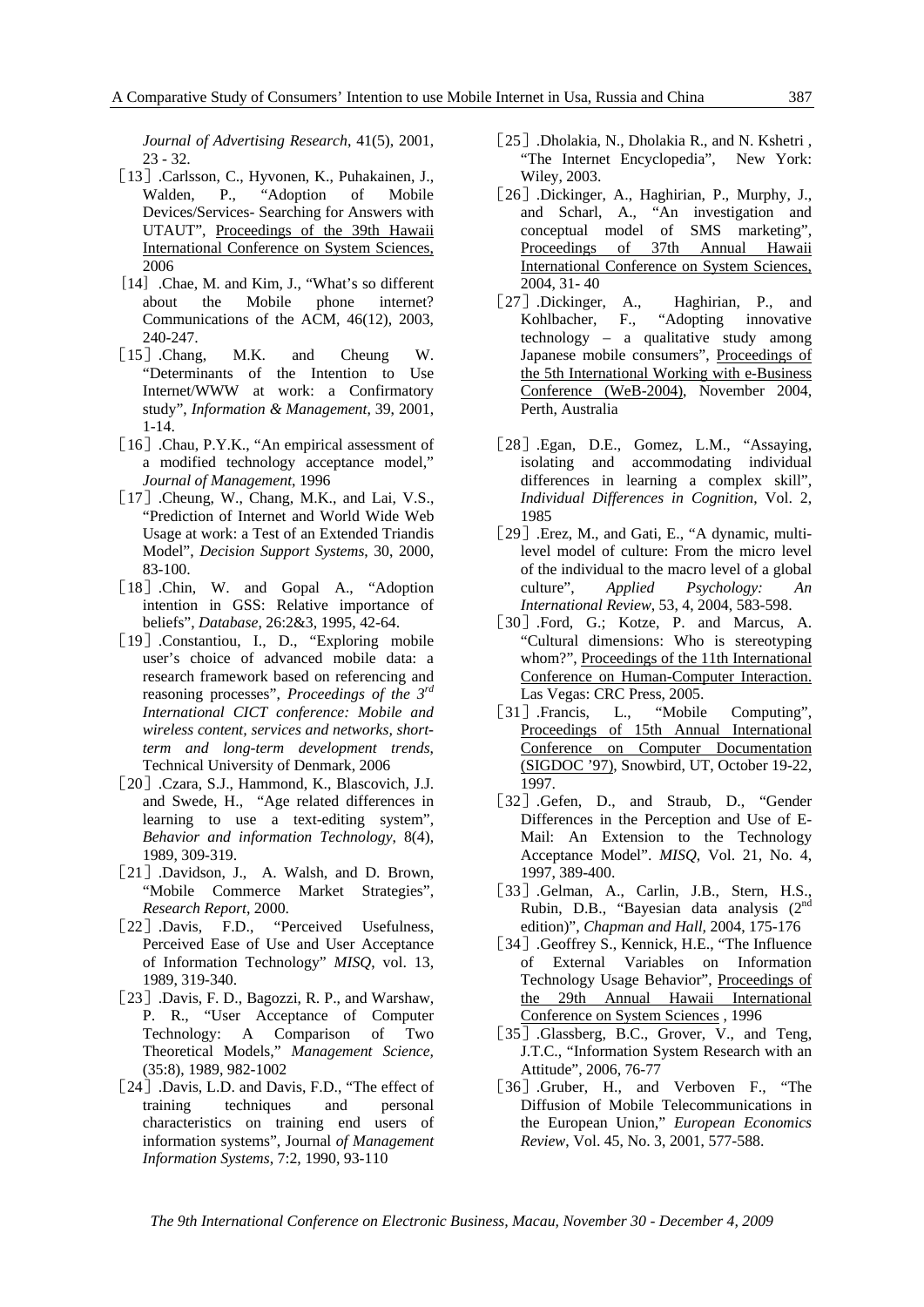- [37] .Gruber, H., "Competition and innovation: The diffusion of mobile telecommunications services in central and Eastern Europe", *Information Economics and Policy*, 13, 2001, 19–34.
- [38] Gurbaxani, V., "Diffusion of computing networks: The case of Bitnet", *Communication of the. ACM*, 33, 1990, 65–75.
- [39].Haghirian, P., Madlberger, M., "Consumer Attitude toward Advertising via Mobile Devices- An Empirical Investigation among Austrian Users", *Proceedings of 13th European Conference on Information Systems,* 2005, Germany
- [40] .Haghirian, P., Madlberger, M., "A cross cultural study of perceptions of mobile advertising- a survey among Austrian and Japanese students", *Proceedings of the 14th European Conference on Information Systems*, 2006, Sweden
- [41] .Harrison, A.W. and Rainer, R.K. Jr., "The influence of individual differences on skill in end-user computing", *Journal of Management Information Systems*, 9:1,1992, 93-111.
- [42] .Hofstede, G., "Culture's Consequences: International Differences in Work-Related Values", *Beverly Hills*, 1980.
- [43] Hong, S. J., and Tam, K.Y., "Understanding the adoption of multipurpose information appliances: The case of mobile data services", *Information Systems Research, 17*, 2, 2006, 162–179
- [44] .Howard, R.A., "Decision analysis: Practice and promise", *Management Science*, 1988, 346&67&.695.
- [45] Igbaria, Magid, Chakrabarti, Alok, "Computer Anxiety and Attitudes towards Microcomputer Use", *In Behaviour and Information Technology*, 9 (3) ,1990, 229-241
- [46] Igbaria and Iivari, "The effects of selfefficacy on computer usage", *Omega*, Vol23, 1995, 587-605
- [47] Igbaria, M., "An Examination of Microcomputer Usage in Taiwan", *Information & Management*, 22, 1992, 19-28.
- [48] Jgbaria, M., and Parasuraman, S., "A path analytic study of individual characteristics, computer anxiety, and attitudes towards microcomputers", *Journal of Management*, 15:3, 1989, 373-388.
- [49] .Igbaria, M., Zinatelli, N., Cragg, P., and Cavaye, A.L.M., "Personal Computing Acceptance Factors in Small Firms: A Structure Equation Model", *MIS Quarterly*, 21, 3, 1997, 279-305.
- [50] Jackson, C., Chow, S., Leith, R., "Toward" an understanding of the behavioral intention to

use an information systems", *Decision Sciences*, 28 ,2, 1991, 357-389.

- [51].Karahanna, E., Straub, D. W., and Chervany, N. L., "Information Technology Adoption across Time: A Cross-Sectional Comparison of Pre- Adoption and Post-Adoption Belief", *MIS Quarterly,* (23:2), 1999, 183-213.
- [52] Karahanna, E., Evaristo, J.R., and Srite, M., "Levels of culture and individual behavior: An integrative perspective", *Journal of Global Information Management*, 13, 2, 2005, 1–20.
- [53] Kim, H., and Kwahk, K., "Comparing the Usage Behavior and the Continuance Intention of Mobile Internet Services", Eight World Congress on Management of eBuisiness (WCMeB 2007)
- [54] Kim, H.W., Chan, H.C., and Gupta, S., "Value-based adoption of mobile Internet: An empirical investigation.", *Decision Support Systems, 43*, 1 ,2007, 111–126.
- [55] .]Kim, H. W., Chan, C., and Chan, Y.P, "a Balanced Thinking-Feelings Model of Information Systems Continuance," *International Journal of Human- Computer Studies*, 4, 2007.
- [56] Kim, I.K., and Lee, J.W., "A Study on Factors Affecting Acceptance of Mobile Internet Services", *Information System Review (in Korean)*, 3, 1, 2001, 83-101.
- [57] .Kim, J., Lee, I., Lee, Y., Choi, B., Hong, S.J., Tam, K.Y., Naruse, K., and Maeda, Y., "Exploring e-business implications of the mobile Internet: A crossnational survey in Hong Kong, Japan and Korea", *International Journal of Mobile Communications, 2*, 1, 2004, 1–21.
- [58] Kirchmeyer, C., "Change and Stability in Manager's Gender Roles", Journal of Applied Psychology, (87:5), 2002, 929-939.
- [59].Kivi, A., *"*Diffusion and usage of mobile browsing in Finland 2005-2006*"*, *Proceedings of the 4th international CICT conference*, Technical University of Denmark, 2007
- [60] .Kleijnen, M., Wetzels, M., and de Ruyter, K.,"Consumer acceptance of wireless finance", *Journal of Financial Service Marketing, 8*, 3 ,2004, 206–217.
- [61].Kobayashi, T., Ideka, K., "Social Consequences of Mobile Internet Use in Japan"
- [62] Koufaris, M., "Applying the technology acceptance model and flow theory to online consumer behavior", *Information Systems Research*, 13 (2), 2002, 205–223
- [63] Kralisch, A., Eisend, M., and Berendt, B., "The impact of culture on Website navigation behavior", Proceedings of the 11th

*The 9th International Conference on Electronic Business, Macau, November 30 - December 4, 2009*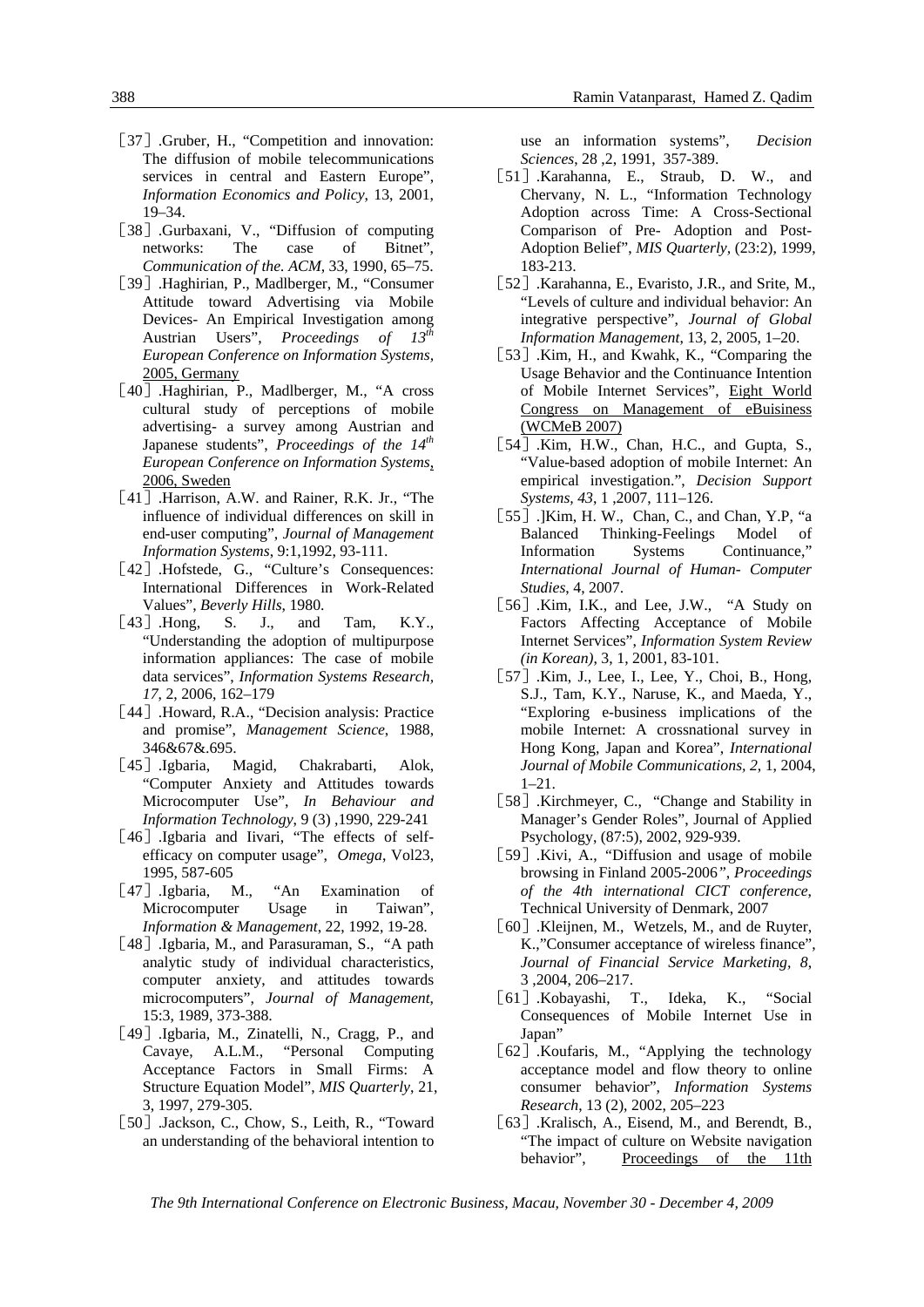International Conference on Human-Computer Interaction. Las Vegas: CRC Press, 2005.

- [64] .Kristoffersen, S., and Ljungberg, F., "Mobile informatics: Innovation of IT use in mobile settings", *IRIS'21 workshop report. SIGCHI Bulletin*, 31, 1 1999, 29–34.
- [65].Lederer, A.L., Maupin, D.J., Sena, M.P., and Zhuang, Y., "The Technology Acceptance Model and the World Wide Web", *Decision Support Systems*, 29, 2000, 269-282.
- [66] .Lee, I., Kim, J., and Kim, J., "Use contexts for mobile services: A longitudinal monitoring study on actual use of mobile Internet services", *International Journal of Human-Computer Interaction, 18*, 3, 2005, 269–292.
- [67] Lee, Y., Kim, J., Lee, I., Kim, h., "A Cross-cultural Study on the Value Structure of Mobile Internet Usage: Comparison between Korea and Japan*", Journal of Electronic Commerce Research*, Vol. 3, No. 4, 2002
- [68] .Levin, J., and Fox, J.A., "Elementary Statistics in Social Research: The Essentials*"*, *Boston: Allyn and Bacon,* 2004.
- [69] Levin, T., and Gordon, C., "Effect of gender and computer experience on attitudes toward computers", *Journal of Educational Computing Research*, 5:1, 1989, 69-88.
- [70] Lichtenstein, S., and Williamson, K., "Understanding Consumer Adoption of Internet Banking: An Interpretive Study in the Australian Banking Context", *Journal of Electronic Commerce Research*, Vol. 7, No. 2, 2006, 50-66.
- [71] .Ling, R., "We Release Them Little by Little: Maturation and Gender Identity as Seen in the Use of Mobile Telephony", *Personal and Ubiquitous Computing*, 5, 2001, 123 - 136.
- [72] Ling, R., "Modifying Adoption Research for Mobile Internet Service Adoption: Cross Disciplinary Interactions", Proceedings of the 36th Hawaii International Conference on System Sciences (HICSS'03), 2002
- [73] .Lou, H., W. Luo, D., "Strong Perceived critical mass effect on groupware acceptance European Journal of Information Systems" 9(2), 2000, 91-103.
- [74] Lu & Gustafson, "An empirical study of perceived usefulness and perceived ease of use on computerized support system use over time", *Int'l Journal of Information Management*, 14(5), 1994, 317- 329.
- [75] Lu, J., Yu, C.S., Liu, C., and Yao, J.E., "Technology Acceptance Model for Wireless Internet", *Internet Research*, Vol. 13, No. 3, 2003, 206 – 222.
- [76] Lucas, H.C., "Empirical evidence for a descriptive model of implementation", *MIS Quurterly*, 2:2, 1978, 27-52.
- [77] .Lucas, H. and Spitler, V. K., "Technology use and performance: A field study of broker workstations", *Decision Sciences*, 30,2, 1999, 291-311
- [78] Ma, Q., and Liu, L., "The technology acceptance model: A meta analysis of empirical findings", *Journal of Organizational and End User Computing*, 16(1), 2004, 59- 72.
- [79] Markus, M.L., "Electronic mail as a medium of managerial choice", *Org. Sci*. 5, 4, 1994, 502-527.
- [80] .Mathieson, K., "Predicting user intentions: Comparing the technology acceptance model with the theory of planned behavior", *Information Systems Research*, 2, 1991, 173- 191.
- [81].Matsuda, M., "Mobile communication and selective sociality", *Personal, portable, pedestrian: mobile phones in Japanese life*, *Cambridge, MIT Press* , 2005
- [82].Matsumoto, D., Kouznetsova, N., Ray, R., Ratzlaff, C., Biehl, M., and Raroque, J., "Psychological culture, physical health, and subjective wellbeing", *Journal of Gender, Culture, and Health*, 4, 1 ,1999, 1–18.
- [83] McCoy, S., Galletta, D.F., and King, W.R., "Integrating national culture into IS research: The need for current individual-level measures", *Communications of the Association for Information Systems*, 15, 2005, 211–224.
- [84].Minton, H. L., and Schneider, F. W., "Differential Psychology", *Waveland Press, Prospect Heights, IL*, 1980
- [85].Modahl, M., "Now or never", *New York: Harper Collins*, 2000.
- [86] Morris, M.G., and Turner, J.M., "Assessing Users' Subjective of Experience with the World Wide Web: an Exploratory Examination of Temporal Changes in Technology Acceptance", *Human-Computer Studies*, 54, 2001, 877-901.
- [87] .Mumford, A., "Putting learning styles into work: an integrated approach", *Industrial and Commercial Training Guilsborough,* Vol. 27, 1995.
- [88] Nathwani, K., and Eason, K., "Perceptions" versus expectations of multimedia messaging service (MMS)", *Personal and Ubiquitous Computing*, 9(4), 2005.
- [89] Nysveen, H., Pedersen, P.E., and Thorbjornsen, H., "Explaining Intention to Use Mobile Chat Services: Moderating Effects of Gender", *Journal of Consumer Marketing*, 22 (5), 2005, 247-256.
- [90] .Ozhan Dedeoglu, A., "The Symbolic Use of Mobile Technology among Turkish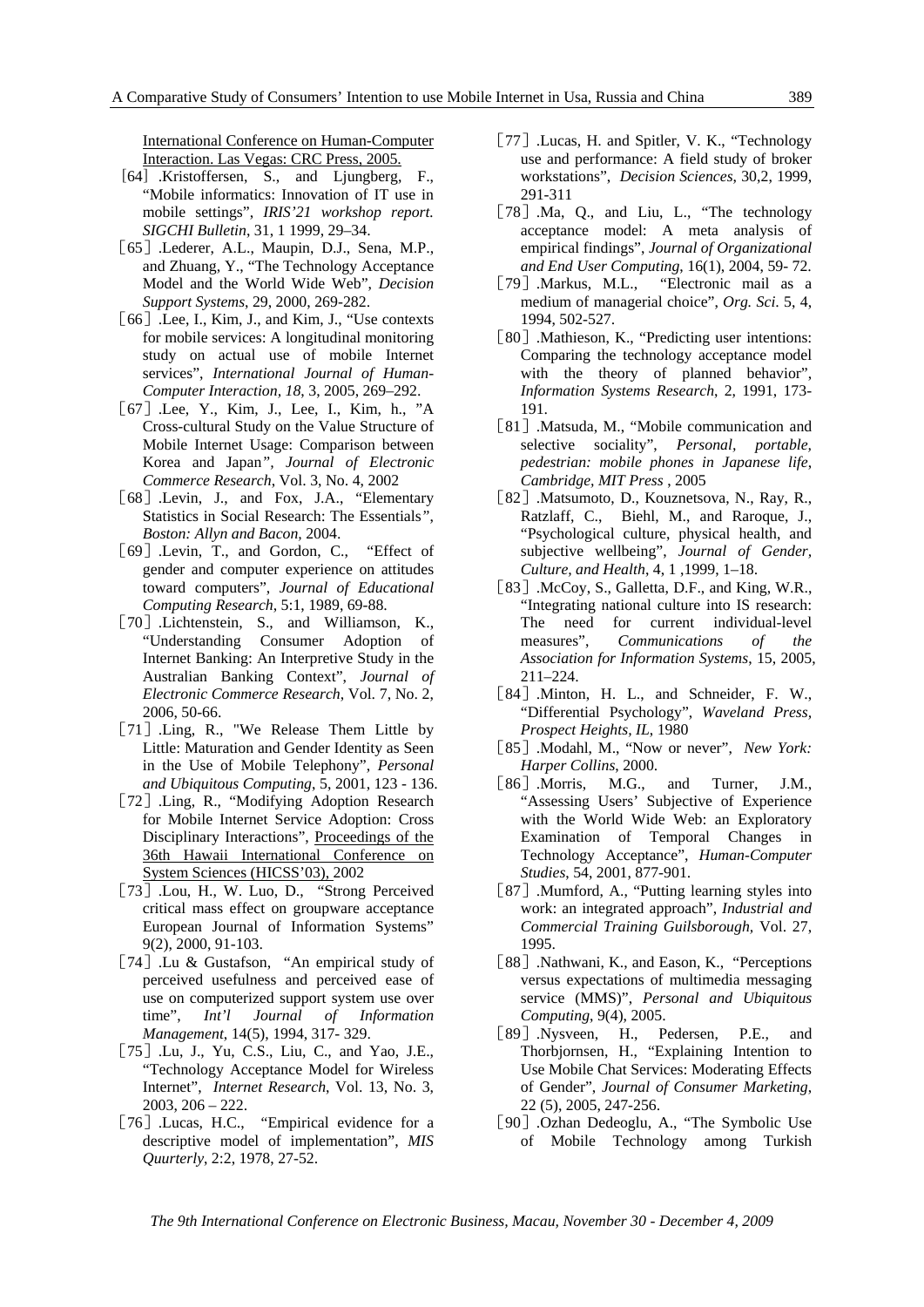Consumers", *Journal of Euro-Marketing*, 2(3), 2004, 143 – 162

- [91] .Ohlsson, J., "Academics from Gothenburg 2006 – media possession and use among the young and well educated", *JMG report series number 48*, Göteborg University, 2007
- [92] Park J. K., Yang S. J., and Lehto X., "Adoption of mobile technologies for Chinese consumers", *Journal of Electronic Commerce Research*, Vol. 8, 3, 2007
- [93].Pedersen, P.E., "An Adoption Framework for Mobile Commerce",  $1<sup>st</sup>$  IFIP Conference of E-Commerce, Minitrack on Mobile Commerce, Switzerland, 2001.
- [94] .Pedersen, P.E., "Identity expression in the adoption of mobile services: The case of multimedia messaging services", *SNF working paper 26/03,* 2003
- [95] .Pijpers, G. G. M., Bemelmans, T. M.A., Heemstra, F.J., Montfort, K.A.G.M., "Senior Executives' Use of Information Technology", *Information and Software Technology*, 43, 2001, 959-971.
- [96] .Rakow L.F., and Navarro V., "Remote Mothering and the Parallel Shift: Women Meet the Cellular Telephone", *Critical studies in mass communication*, Vol. 10, 1993, 144- 157,
- [97] Raub, A.C., "Correlates of computer anxiety in college students" , Unpublished doctoral dissertation, University of Pennsylvania, 1981
- [98] .Rice, R.E., and Aydin, C., "Attitudes Towards New Organisational Technology: Network Proximity as a Mechanism for Social Information Processing", *Administrative Science Quarterly*, 36, 1991, 219-244.
- [99] Robins, F., "The Marketing of 3G", *Marketing Intelligence & Planning*, Vol. 21 (6), 2003, 370-378.
- [100] .Rogers, E. M., "Diffusion of Innovations" *New York: Free Press*, 1995.
- [101] .Samaddar, Subhashish, Satish, N., and Samir, C., "E-market Infrastructure Planning and Internet Growth," , Eight American Conference on Information Systems, 2002.
- [102] Sarker, S., and Wells, J. D., "Understanding Mobile", *Communications of the ACM*, 46(12), 2003, 35 -40.
- [103] .Scully, D., "Wireless Content Industry in Europe: A Market Analysis & Outlook 2001," *IT Insight Report*, Soft-bank Research, 2001.
- [104] .Seyal A.H., and Rahman N.A., "Student" Use of the Internet: an extension of TAM in technical and vocational institutions in Brunei Darussalam", *Australasian Journal of Information Systems*, Vol 10, No 2, 2003.
- [105] Seyal A.H., and Rahman N.A., "The influence of external variables on the executives' use of the internet", *Journal: Business Process Management Journal*, Vol 13, Issue: 2, 2007, 263 – 278.
- [106] .Seyal A.H., Rahman N.A., and Tajuddina S. T., "Internet Users Behavior Model: A Structural Equation Approach", Proceedings of the 13th Asia Pacific Management Conference, Melbourne, Australia, 2007, 210- 221
- [107] .Seyal, A.H., Rahim, M. Md., and Rahman, M.N., " Determinants of Academic Use of the Internet: A Structural Equation Model", *Behaviour and Information Technology*, 21:1, 71-86
- [108] .Sheppard, B. H., Hartwick, J., Warshaw, P. R., "The theory of reasoned action: A meta analysis of past research with recommendations for modifications and future research", *Journal of Consumer Research*, 15(3), 1988, 325- 343.
- [109] Siegel, C., "Internet Marketing: Foundations and Applications", *Boston: Houghton Mifflin company*, 2003
- [110] Singley, M.K., and Anderson, J.R., "The transfer of text editing skill", *International Journal of Man-Machine Studies*, 22, 1979, 403-423.
- [111]. Slyke, C., Comunale, C., & Belanger, F., "Gender differences in perceptions of Webbased shopping", *Communications of the ACM*, 45(7), 2002, 82-86.
- [112] .Songan, P., and Noor, F.M., "Predictors" of Internet Utilization among Students in an Institution of Higher Learning in Malaysia", *the Proceedings of Conference on Information Technology in Asia (CITA 99), Kuching 16- 17th Sept.*, 1999, 38-49.
- [113] Sproull, R.A., "Lesson in Electronic Mail", *MIT Press, Cambridge, MA*, 1991
- [114] .Sheffrin ,S., M., "Economics : Principle in Action", Upper Saddle River, 1996, 37-305, ISBN 0-13-063085-3
- [115] .Stewart, D. W., & Pavlou, P. A., "From Consumer Response to Active Consumer: Measuring the Effectiveness of Interactive Media", *Journal of the Academy of Marketing Science*, 30(4), 2002, 376-396.
- [116] Straub, D., M., Limayem, and Karahanna, E., "Measuring System Usage Implications for IS Theory Testing", *Management Science,*  41(8), 1995, 1328-1342.
- [117] .Straub, D.W., Keil, M., and Brenner, W., "Testing the Technology Acceptance Model across Cultures: A Three Country Study" *Information & Management,* 33(1), 1997, 1- 11

*The 9th International Conference on Electronic Business, Macau, November 30 - December 4, 2009*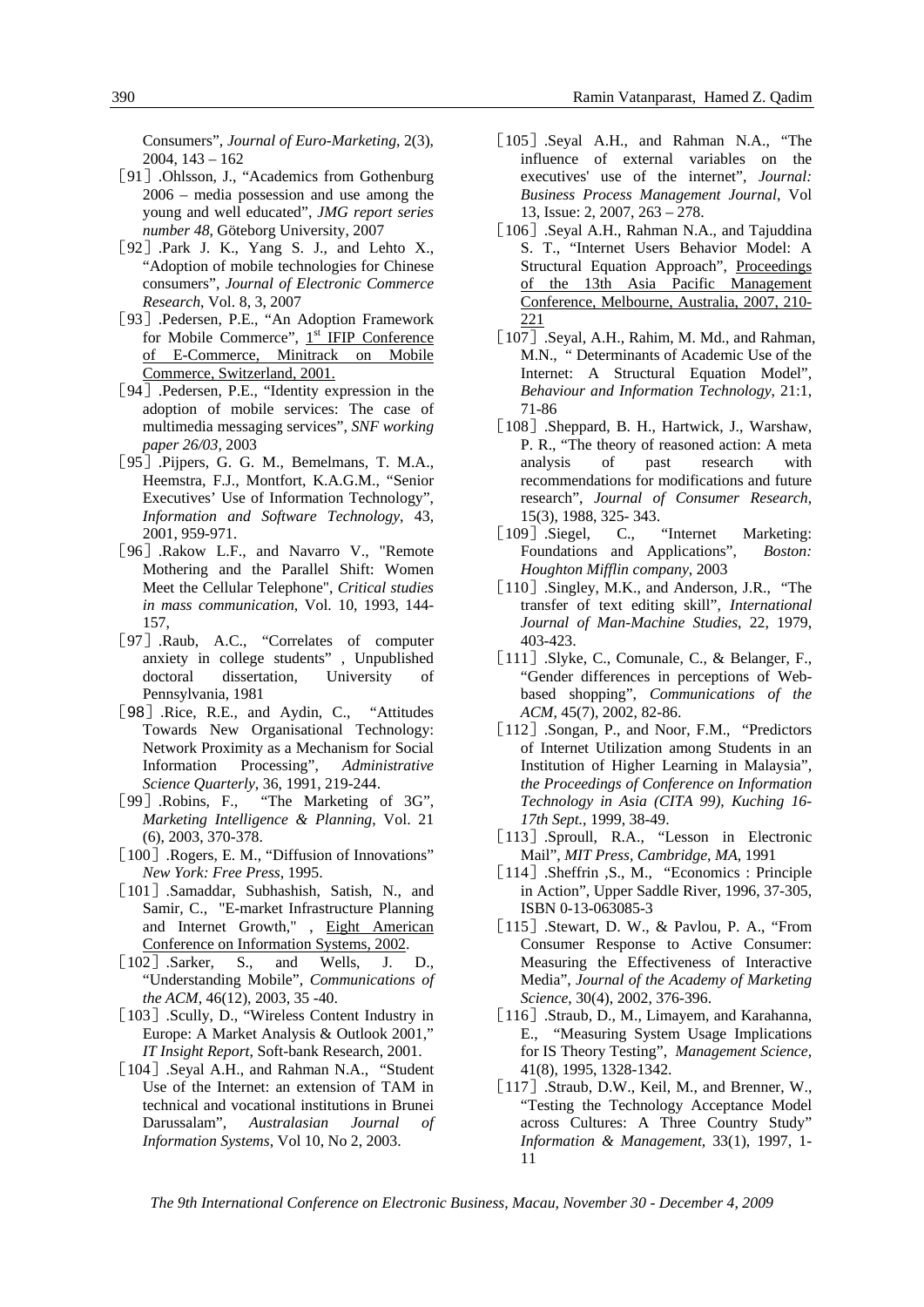- [118] Straub, D.W., Loch, W., Aristo, R., Karahanna, E., and Strite, M., "Toward a theory-based measurement of culture", Journal *of Global Information Management*, 10, 1, 2002, 13–23.
- [119].Szajna, B., "Empirical Evaluation of the Revised Technology Acceptance Model", *Management Science,* 42(1), 1996, 85-92.
- [120].Takacs, S. J. and Freiden, J. B. "Changes" on the electronic frontier: Growth and opportunity of the World-Wide Web", *Journal of Marketing Theory and Practice*, 6 (3), 1998, 24-37.
- [121] .Tan, Z., and Ouyang, W., "Diffusion and Impacts of the Internet and E-Commerce in China", *Electronic Markets*, Vol. 14, No. 1, 2004, 25-35.
- [122] Taylor, S., and Todd, P.A., "Understanding information technology usage: A test of competing models", *Information Systems Research*, 6(2), 1995, 144- 176.
- [123] .Thompson, R.L., Higgins, C.A., and Howell J.M., "Personal Computing Toward a Conceptual Model of Utilization", *MIS Quarterly,* 15(1), 1991, 125-143.
- $\lceil 124 \rceil$  .Thong, J.Y.L., Hong, S.-J., and Tam, K.Y., "The effects of post-adoption beliefs on the expectation-confirmation model for information technology continuance", *International Journal of Human-Computer Studies, 64*, 9 ,2006, 799-810.
- [125] .Twenge, J. M., "Changes in Masculine and Feminine Traits Over Time: A Meta-Analysis", *Sex Roles* ,35:5/6, 1997, 305-325.
- [126] Veiga, J.F., and Floyd, S., "Towards" Modeling the Effects of National Culture on IT Implementation and Acceptance", *Journal of Information Technology*, Vol. 16, 2001, 145-158.
- [127] Velden, R., Wolbers, M., "How much" does education matter and why? The effects of education on socio economic outcomes" , ISBN 90-5321-390-2 Sec04.049, 2004.
- [128] Venkatesh, V., & Davis, F. D., "A theoretical extension of the technology acceptance model: Four longitudinal field studies", *Management Science*, 46(2), 2000, 186-204
- [129] .Venkatesh, V., and Morris, M.G., "Why" don't men ever stop to ask for directions? : Gender, social influence, and their role in technology acceptance and usage behavior", *MISQ*, 24, 2000, 115-139.
- [130] .Venkatesh, V., "Creation of favourable user perceptions: integrating control, intrinsic motivation, and emotion into the technology acceptance model", *MISQ*,, vol.23, no.2, 1999, 239-260.
- [131]. Venkatesh, V., Morris, M., Davis, G., and Davis, F., "User acceptance of Information Technology: Toward a unified view", *MIS Quarterly,* Vol. 27, No. 3, 2003, 425-478
- [132] Versakalo, H., "Mobile data service evolution; empirical observations on packet data service adoption", *Proceedings of the 3rd International CICT conference: Mobile and wireless content, services and networks, shortterm and long-term development trends*, Technical University of Denmark, 2006
- [133].Westlund, O., Bohlin, E., "Mobile Internet Adoption and Use: Results from a National Survey in Sweden" , *International Telecommunications Society 17th Biennial Conference Montreal*, Canada, 2008
- [134] Yang, H.D., Choi, I.Y., "Revisiting Technology Acceptance Model with Social Influence Factors", the Electronic Proceedings of PACIS 2001, Seoul, Korea, 509-523.
- [135] .Zhang, Y., Zheng, J., Yang, L. T., Ma, J., Zhou, M. T., Xiao, S., "Quantitative analysis of location management and QoS in wireless mobile networks", Proceedings of the IEEE 21st International Conference on Advanced Information Networking and Applications (AINA-07), Niagara Falls, Canada, 2007,573- 579
- [136] .Zhou, L., Dai, L., and Zhang, D., "Online" Shopping Acceptance Model - A Critical Survey of Consumer Factors in Online Shopping", *Journal of Electronic Commerce Research*, Vol. 8, No. 1, 2007, 41-62,.
- [137] .Zmud, R.W., "Individual differences and MIS success: A review of the empirical literature. Management Science", 25: 10, 1979, 966-979.

#### **Web links:**

comScore, Inc. (NASDAQ: SCOR), http://www.comscore.com

International Monetary Fund, "World Economic Outlook database" , 2009, http:/www.imf.org

International Telecommunication Union: ITU Internet Reports 2002: Internet for a mobile generation. Geneva, September 2002 ( www.itu.int/osg/ spu/publications/sales/mobileint ernet/execsumFinal.pdf).

ITU Radio Regulations, 2004, http://www.itu.int/publ/R-REG-RR-2004/en

Miniwatts Marketing Group, www.internet worldstats.com Copyright © 2001 - 2008

mTLD (2006). dotmobi – mobile phone internet switched on [online]. mTLD Mobile Top Level Domain Ltd., http://pc.mtld.mobi (accessed April 1, 2007)

Online Publishers Association ,http:// www.onlinepublishers.org, 2007